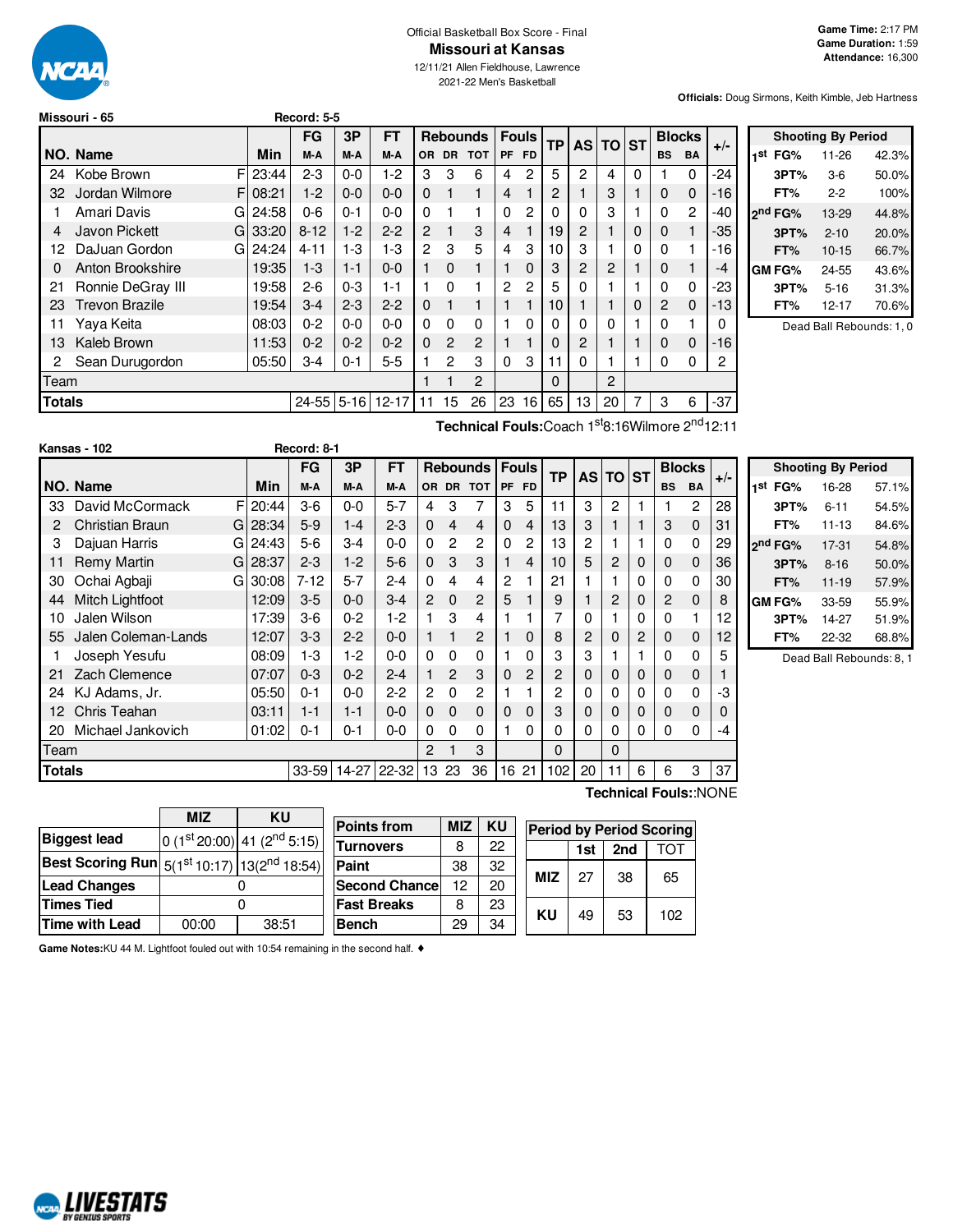

12/11/21 Allen Fieldhouse, Lawrence 2021-22 Men's Basketball

**Officials:** Doug Sirmons, Keith Kimble, Jeb Hartness

# **Period 1**

| <b>Quarter Starters:</b> |                                                                          |             |               |             |                                        |                                                          |
|--------------------------|--------------------------------------------------------------------------|-------------|---------------|-------------|----------------------------------------|----------------------------------------------------------|
| ΚU                       | 2 Braun C                                                                | 3 Harris D  | 11 Martin R   |             | 30 Agbaji O                            | 33 McCormack D                                           |
| <b>MIZ</b>               | 1 Davis A                                                                | 4 Pickett J | 12 Gordon D   |             | 24 Brown K                             | 32 Wilmore J                                             |
| <b>Game Time</b>         | KU                                                                       |             | <b>Score</b>  | <b>Diff</b> |                                        | <b>MIZ</b>                                               |
| 20:00                    | 30 AGBAJI O jumpball lost                                                |             |               |             | 32 WILMORE J jumpball won              |                                                          |
| 19:43                    | 33 MCCORMACK D foul drawn (1)                                            |             |               |             | 32 WILMORE J foul offensive (1 - 1)    |                                                          |
| 19:43                    |                                                                          |             |               |             | 32 WILMORE J turnover offensive (1)    |                                                          |
| 19:31                    | 30 AGBAJI O 2pt FG from turnover outside the paint, jump shot<br>missed  |             |               |             |                                        |                                                          |
| 19:29                    |                                                                          |             |               |             | 24 BROWN K defensive rebound (1)       |                                                          |
| 19:09                    |                                                                          |             |               |             |                                        | 1 DAVIS A 2pt FG in the paint, jump shot missed          |
| 19:06                    | 33 MCCORMACK D defensive rebound (1)                                     |             |               |             |                                        |                                                          |
| 18:51                    | 2 BRAUN C 3pt FG, jump shot made (3)                                     |             | $3-0$         | 3           |                                        |                                                          |
| 18:51                    | 33 MCCORMACK D assist (1)                                                |             |               |             |                                        |                                                          |
| 18:30                    |                                                                          |             |               |             |                                        | 12 GORDON D 2pt FG in the paint, layup blocked           |
| 18:30                    | 33 MCCORMACK D block (1)                                                 |             |               |             |                                        |                                                          |
| 18:26                    | 11 MARTIN R defensive rebound (1)                                        |             |               |             |                                        |                                                          |
| 18:23                    | 30 AGBAJI O 3pt FG fast break, jump shot made (3)                        |             | 6-0           | 6           |                                        |                                                          |
| 18:23                    | 3 HARRIS D assist (1)                                                    |             |               |             |                                        |                                                          |
| 17:57                    |                                                                          |             | $6 - 3$       | 3           | 4 PICKETT J 3pt FG, jump shot made (3) |                                                          |
| 17:57                    |                                                                          |             |               |             | 12 GORDON D assist (1)                 |                                                          |
| 17:31                    | 11 MARTIN R turnover bad pass (1)                                        |             |               |             | 1 DAVIS A steal (1)                    |                                                          |
| 17:25                    | 33 MCCORMACK D foul personal (1 - 1)                                     |             |               |             | 1 DAVIS A foul drawn (1)               |                                                          |
| 17:25                    |                                                                          |             |               |             | 1 DAVIS A substitution out             |                                                          |
| 17:25                    |                                                                          |             |               |             | 0 BROOKSHIRE A substitution in         |                                                          |
| 17:17                    |                                                                          |             |               |             | blocked                                | 0 BROOKSHIRE A 2pt FG from turnover in the paint, layup  |
| 17:17                    | 2 BRAUN C block (1)                                                      |             |               |             |                                        |                                                          |
| 17:12                    | 30 AGBAJI O defensive rebound (1)                                        |             |               |             |                                        |                                                          |
| 17:11                    | 2 BRAUN C 2pt FG fast break in the paint, layup made (5)                 |             | $8 - 3$       | 5           |                                        |                                                          |
| 17:11                    | 2 BRAUN C foul drawn (1)                                                 |             |               |             | 24 BROWN K foul shooting (1 - 2)       |                                                          |
| 17:11                    |                                                                          |             |               |             | 32 WILMORE J substitution out          |                                                          |
| 17:11                    |                                                                          |             |               |             | 21 DEGRAY III R substitution in        |                                                          |
| 17:11                    | 2 BRAUN C free throw fast break 1 - 1 made (6)                           |             | $9 - 3$       | 6           |                                        |                                                          |
| 16:47                    | 2 BRAUN C steal (1)                                                      |             |               |             | 24 BROWN K turnover lost ball (1)      |                                                          |
| 16:41                    | 2 BRAUN C 2pt FG fast break from turnover in the paint, layup<br>made(8) |             | $11-3$        | 8           |                                        |                                                          |
| 16:41                    | 11 MARTIN R assist (1)                                                   |             |               |             |                                        |                                                          |
| 16:27                    |                                                                          |             |               |             |                                        | 21 DEGRAY III R 3pt FG, jump shot missed                 |
| 16:24                    |                                                                          |             |               |             | 24 BROWN K offensive rebound (2)       |                                                          |
| 16:22                    |                                                                          |             | $11-5$        | 6           | (2)                                    | 24 BROWN K 2pt FG second chance in the paint, layup made |
| 16:07                    | 33 MCCORMACK D 2pt FG in the paint, alleyoop made (2)                    |             | $13 - 5$      | 8           |                                        |                                                          |
| 16:07                    | 2 BRAUN C assist (1)                                                     |             |               |             |                                        |                                                          |
| 15:35                    |                                                                          |             | $13 - 7$      | 6           |                                        | 4 PICKETT J 2pt FG in the paint, driving layup made (5)  |
| 15:28                    | jump ball situation                                                      |             |               |             |                                        |                                                          |
| 15:28                    |                                                                          |             | Timeout media |             |                                        |                                                          |
| 15:28                    | 33 MCCORMACK D substitution out                                          |             |               |             |                                        |                                                          |

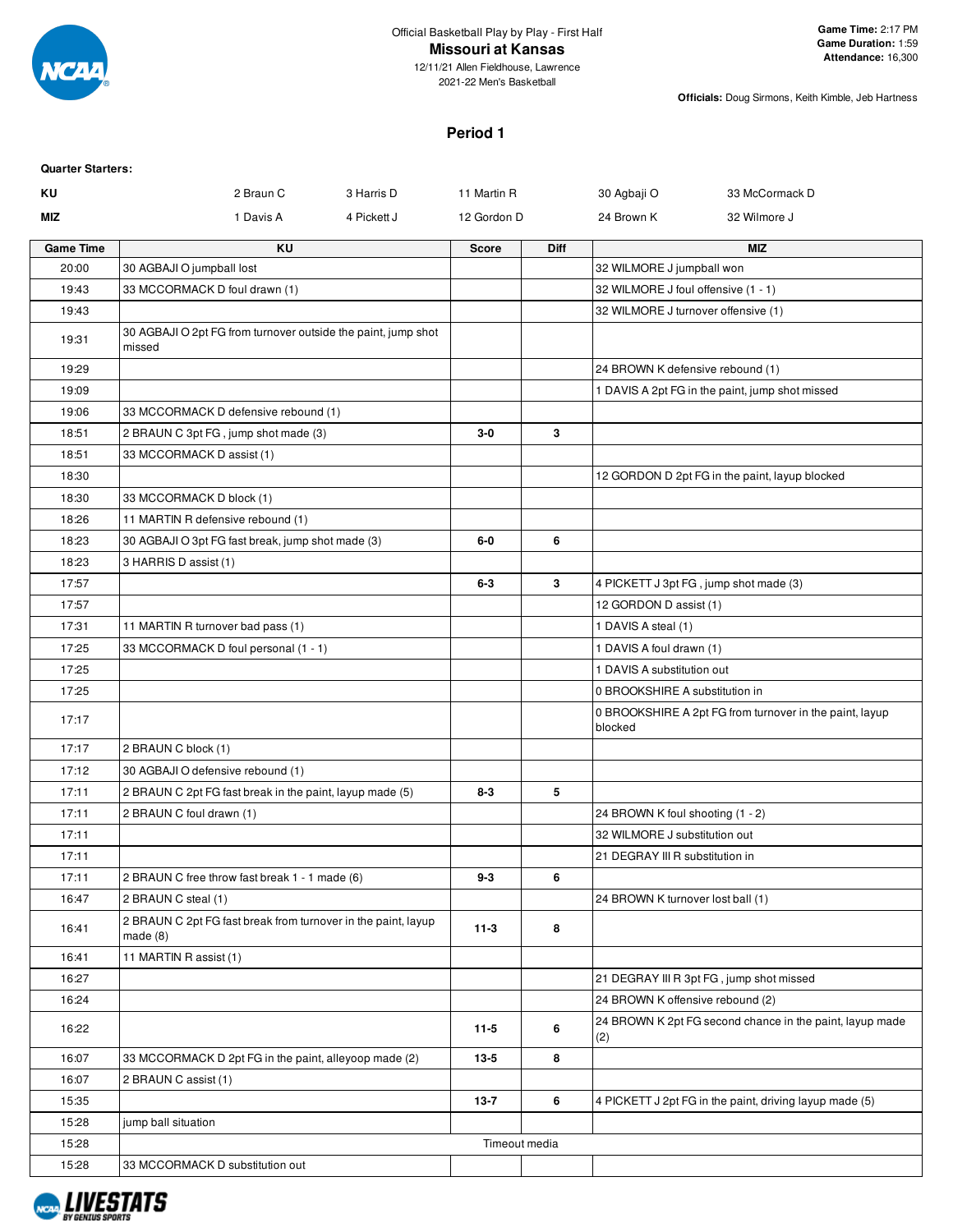

**Officials:** Doug Sirmons, Keith Kimble, Jeb Hartness

12/11/21 Allen Fieldhouse, Lawrence 2021-22 Men's Basketball

| <b>Game Time</b> | <b>KU</b>                                                    | <b>Score</b> | Diff           | <b>MIZ</b>                                                     |
|------------------|--------------------------------------------------------------|--------------|----------------|----------------------------------------------------------------|
| 15:28            | 44 LIGHTFOOT M substitution in                               |              |                |                                                                |
| 15:28            |                                                              |              |                | 12 GORDON D substitution out                                   |
| 15:28            |                                                              |              |                | 1 DAVIS A substitution in                                      |
| 15:04            | 3 HARRIS D 3pt FG, jump shot made (3)                        | $16 - 7$     | 9              |                                                                |
| 15:04            | 11 MARTIN R assist (2)                                       |              |                |                                                                |
| 14:45            | 3 HARRIS D steal (1)                                         |              |                | 1 DAVIS A turnover lost ball (1)                               |
| 14:45            |                                                              |              |                | 4 PICKETT J substitution out                                   |
| 14:45            |                                                              |              |                | 12 GORDON D substitution in                                    |
| 14:26            | 3 HARRIS D 3pt FG from turnover, jump shot missed            |              |                |                                                                |
| 14:23            |                                                              |              |                | 12 GORDON D defensive rebound (1)                              |
| 14:19            |                                                              | 16-9         | $\overline{7}$ | 12 GORDON D 2pt FG fast break in the paint, layup made (2)     |
| 14:03            | 3 HARRIS D 3pt FG, jump shot made (6)                        | 19-9         | 10             |                                                                |
| 14:03            | 2 BRAUN C assist (2)                                         |              |                |                                                                |
| 13:26            |                                                              |              |                | 12 GORDON D 2pt FG in the paint, layup missed                  |
| 13:26            |                                                              |              |                | offensive rebound (4)                                          |
| 13:26            |                                                              |              |                | turnover shot clock (4)                                        |
| 13:26            | 11 MARTIN R substitution out                                 |              |                |                                                                |
| 13:26            | 10 WILSON J substitution in                                  |              |                |                                                                |
| 13:26            |                                                              |              |                | 0 BROOKSHIRE A substitution out                                |
| 13:26            |                                                              |              |                | 24 BROWN K substitution out                                    |
| 13:26            |                                                              |              |                | 4 PICKETT J substitution in                                    |
| 13:26            |                                                              |              |                | 23 BRAZILE T substitution in                                   |
| 13:13            | 44 LIGHTFOOT M foul drawn (1)                                |              |                | 21 DEGRAY III R foul shooting (1 - 3)                          |
| 13:13            | 44 LIGHTFOOT M free throw 1 - 2 made (1)                     | 20-9         | 11             |                                                                |
| 13:13            | 44 LIGHTFOOT M free throw 2 - 2 made (2)                     | $21 - 9$     | 12             |                                                                |
| 13:02            |                                                              |              |                | 1 DAVIS A 2pt FG in the paint, pull up jump shot missed        |
| 13:00            | 2 BRAUN C defensive rebound (1)                              |              |                |                                                                |
| 12:53            | 30 AGBAJI O 3pt FG, jump shot missed                         |              |                |                                                                |
| 12:50            |                                                              |              |                | 12 GORDON D defensive rebound (2)                              |
| 12:39            |                                                              | $21 - 11$    | 10             | 4 PICKETT J 2pt FG in the paint, turnaround jump shot made (7) |
| 12:15            | 44 LIGHTFOOT M 2pt FG in the paint, hook shot made (4)       | $23 - 11$    | 12             |                                                                |
| 12:00            |                                                              |              |                | 1 DAVIS A 2pt FG outside the paint, jump shot blocked          |
| 12:00            | 44 LIGHTFOOT M block (1)                                     |              |                |                                                                |
| 11:55            |                                                              |              |                | 21 DEGRAY III R offensive rebound (1)                          |
| 11:40            | 30 AGBAJI O foul shooting (1 - 2)                            |              |                | 4 PICKETT J foul drawn (1)                                     |
| 11:40            |                                                              |              | Timeout media  |                                                                |
| 11:40            |                                                              |              |                | 1 DAVIS A substitution out                                     |
| 11:40            |                                                              |              |                | 21 DEGRAY III R substitution out                               |
| 11:40            |                                                              |              |                | 0 BROOKSHIRE A substitution in                                 |
| 11:40            |                                                              |              |                | 24 BROWN K substitution in                                     |
| 11:40            |                                                              | 23-12        | 11             | 4 PICKETT J free throw 1 - 2 made (8)                          |
| 11:40            |                                                              | 23-13        | 10             | 4 PICKETT J free throw 2 - 2 made (9)                          |
| 11:18            | 2 BRAUN C 3pt FG, step back jump shot missed                 |              |                |                                                                |
| 11:15            |                                                              |              |                | 24 BROWN K defensive rebound (3)                               |
| 11:10            |                                                              |              |                | 24 BROWN K turnover travel (2)                                 |
| 11:10            | 3 HARRIS D substitution out                                  |              |                |                                                                |
| 11:10            | 11 MARTIN R substitution in                                  |              |                |                                                                |
|                  | 30 AGBAJI O 2pt FG from turnover in the paint, floating jump |              |                |                                                                |
| 10:45            | shot missed                                                  |              |                |                                                                |

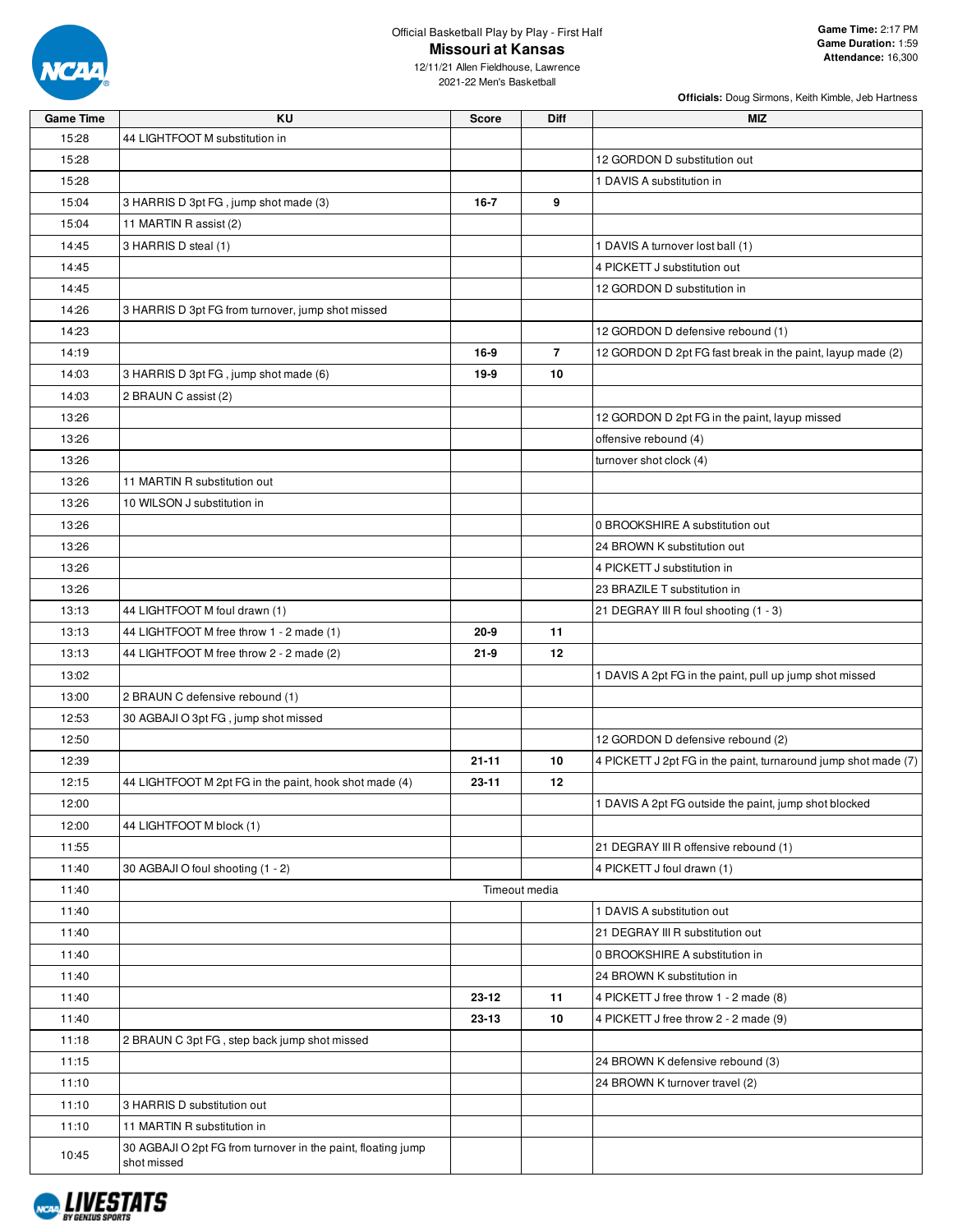

**Officials:** Doug Sirmons, Keith Kimble, Jeb Hartness

12/11/21 Allen Fieldhouse, Lawrence 2021-22 Men's Basketball

| <b>Game Time</b> | ΚU                                                                    | <b>Score</b> | Diff           | <b>MIZ</b>                                          |
|------------------|-----------------------------------------------------------------------|--------------|----------------|-----------------------------------------------------|
| 10:42            |                                                                       |              |                | 24 BROWN K defensive rebound (4)                    |
| 10:17            |                                                                       | 23-16        | $\overline{7}$ | 12 GORDON D 3pt FG, jump shot made (5)              |
| 10:17            |                                                                       |              |                | 23 BRAZILE T assist (1)                             |
| 10:02            | 30 AGBAJI O 3pt FG, jump shot made (6)                                | 26-16        | 10             |                                                     |
| 10:02            | 11 MARTIN R assist (3)                                                |              |                |                                                     |
| 09:43            |                                                                       | $26 - 19$    | $\overline{7}$ | 23 BRAZILE T 3pt FG, jump shot made (3)             |
| 09:43            |                                                                       |              |                | 12 GORDON D assist (2)                              |
| 09:33            | 2 BRAUN C 2pt FG outside the paint, jump shot missed                  |              |                |                                                     |
| 09:31            | offensive rebound (5)                                                 |              |                |                                                     |
| 09:31            | 44 LIGHTFOOT M substitution out                                       |              |                |                                                     |
| 09:31            | 33 MCCORMACK D substitution in                                        |              |                |                                                     |
| 09:31            |                                                                       |              |                | 0 BROOKSHIRE A substitution out                     |
| 09:31            |                                                                       |              |                | 1 DAVIS A substitution in                           |
| 09:19            | 33 MCCORMACK D 2pt FG second chance in the paint,<br>alleyoop blocked |              |                |                                                     |
| 09:19            |                                                                       |              |                | 23 BRAZILE T block (1)                              |
| 09:16            | 33 MCCORMACK D offensive rebound (2)                                  |              |                |                                                     |
| 09:16            | 33 MCCORMACK D foul drawn (2)                                         |              |                | 12 GORDON D foul shooting (1 - 4)                   |
| 09:16            | 33 MCCORMACK D free throw 1 - 2 made (3)                              | $27 - 19$    | 8              |                                                     |
| 09:16            | 33 MCCORMACK D free throw 2 - 2 made (4)                              | 28-19        | 9              |                                                     |
| 09:16            | 2 BRAUN C substitution out                                            |              |                |                                                     |
| 09:16            | 55 COLEMAN-LANDS J substitution in                                    |              |                |                                                     |
| 09:16            |                                                                       |              |                | 23 BRAZILE T substitution out                       |
| 09:16            |                                                                       |              |                | 32 WILMORE J substitution in                        |
| 08:57            |                                                                       | 28-21        | $\overline{7}$ | 4 PICKETT J 2pt FG in the paint, layup made (11)    |
| 08:57            |                                                                       |              |                | 24 BROWN K assist (1)                               |
| 08:40            | 30 AGBAJI O foul drawn (1)                                            |              |                | 24 BROWN K foul shooting (2 - 5)                    |
| 08:40            | 30 AGBAJI O free throw 1 - 2 made (7)                                 | 29-21        | 8              |                                                     |
| 08:40            | 30 AGBAJI O free throw 2 - 2 made (8)                                 | 30-21        | 9              |                                                     |
| 08:40            |                                                                       |              |                | 24 BROWN K substitution out                         |
| 08:40            |                                                                       |              |                | 23 BRAZILE T substitution in                        |
| 08:21            | 55 COLEMAN-LANDS J steal (1)                                          |              |                | 32 WILMORE J turnover lost ball (2)                 |
| 08:16            |                                                                       |              |                | foul coach class A technical (6)                    |
| 08:16            | 30 AGBAJI O free throw 1 - 2 missed                                   |              |                |                                                     |
| 08:16            | offensive dead ball rebound (1)                                       |              |                |                                                     |
| 08:16            | 30 AGBAJI O free throw 2 - 2 missed                                   |              |                |                                                     |
| 08:16            | offensive dead ball rebound (2)                                       |              |                |                                                     |
| 08:16            | 30 AGBAJI O substitution out                                          |              |                |                                                     |
| 08:16            | 2 BRAUN C substitution in                                             |              |                |                                                     |
| 08:12            | 11 MARTIN R foul drawn (1)                                            |              |                | 12 GORDON D foul personal (2 - 7)                   |
| 08:12            |                                                                       |              |                | 12 GORDON D substitution out                        |
| 08:12            |                                                                       |              |                | 21 DEGRAY III R substitution in                     |
| 08:12            | 11 MARTIN R 1&1 free throw 1 made (1)                                 | 31-21        | 10             |                                                     |
| 08:12            | 11 MARTIN R 1&1 free throw 2 made (2)                                 | 32-21        | 11             |                                                     |
| 08:12            |                                                                       |              |                | 23 BRAZILE T substitution out                       |
| 08:12            |                                                                       |              |                | 0 BROOKSHIRE A substitution in                      |
| 07:49            |                                                                       | 32-23        | 9              | 32 WILMORE J 2pt FG in the paint, alleyoop made (2) |
| 07:49            |                                                                       |              |                | 4 PICKETT J assist (1)                              |
| 07:34            | 11 MARTIN R foul drawn (2)                                            |              |                | 32 WILMORE J foul personal (2 - 8)                  |

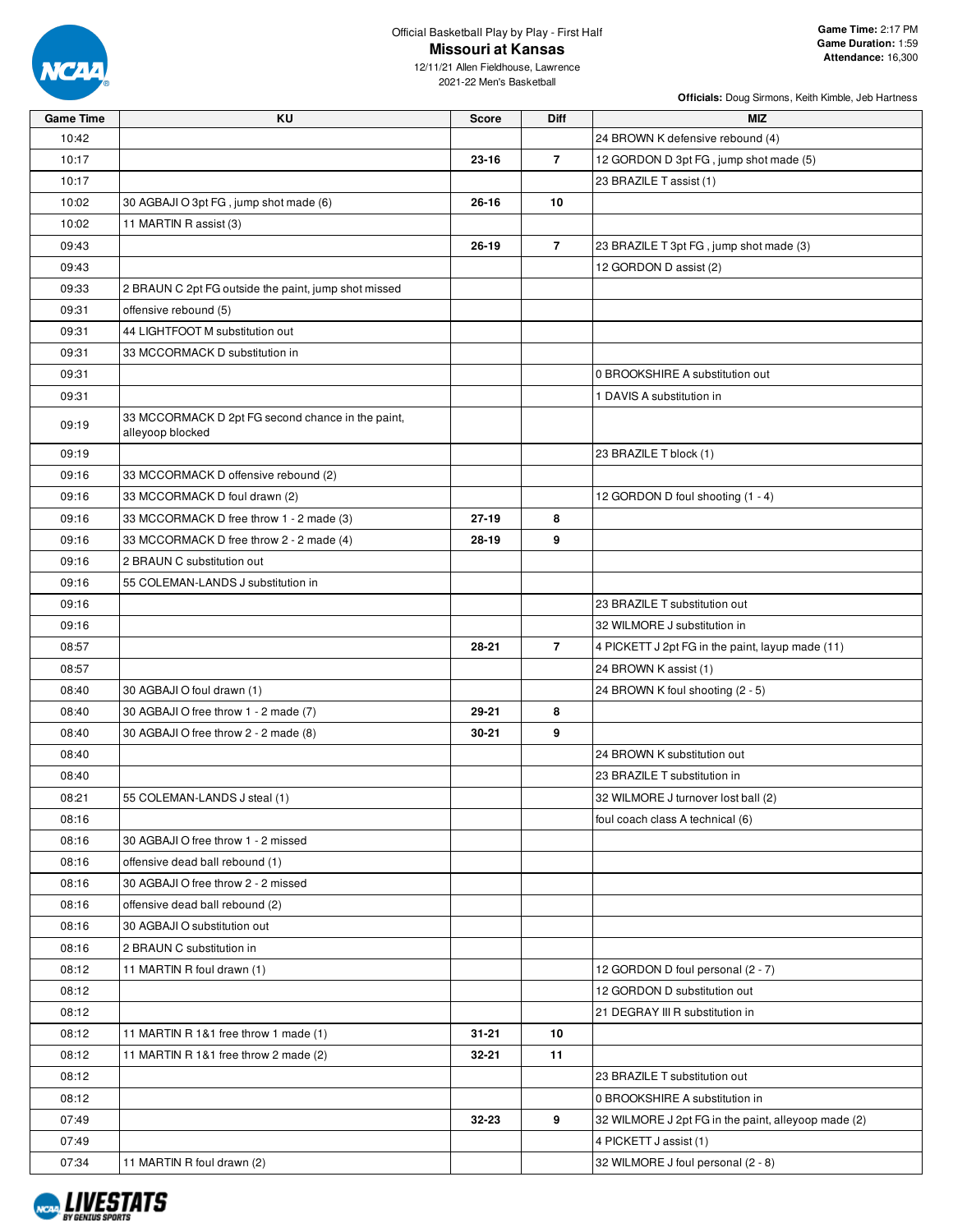

**Officials:** Doug Sirmons, Keith Kimble, Jeb Hartness

12/11/21 Allen Fieldhouse, Lawrence 2021-22 Men's Basketball

| <b>Game Time</b> | KU                                                                           | <b>Score</b> | <b>Diff</b>   | MIZ                                                                     |
|------------------|------------------------------------------------------------------------------|--------------|---------------|-------------------------------------------------------------------------|
| 07:34            |                                                                              |              | Timeout media |                                                                         |
| 07:34            |                                                                              |              |               | 32 WILMORE J substitution out                                           |
| 07:34            |                                                                              |              |               | 11 KEITA Y substitution in                                              |
| 07:34            | 11 MARTIN R 1&1 free throw 1 made (3)                                        | 33-23        | 10            |                                                                         |
| 07:34            | 11 MARTIN R 1&1 free throw 2 made (4)                                        | 34-23        | 11            |                                                                         |
| 07:24            |                                                                              |              |               | 1 DAVIS A 2pt FG outside the paint, pull up jump shot missed            |
| 07:21            | 33 MCCORMACK D defensive rebound (3)                                         |              |               |                                                                         |
| 06:58            | 11 MARTIN R 3pt FG, jump shot missed                                         |              |               |                                                                         |
| 06:55            |                                                                              |              |               | 1 DAVIS A defensive rebound (1)                                         |
| 06:47            |                                                                              |              |               | 11 KEITA Y 2pt FG in the paint, layup blocked                           |
| 06:47            | 2 BRAUN C block (2)                                                          |              |               |                                                                         |
| 06:45            | 33 MCCORMACK D defensive rebound (4)                                         |              |               |                                                                         |
| 06:34            | 33 MCCORMACK D 2pt FG in the paint, hook shot missed                         |              |               |                                                                         |
| 06:33            | 33 MCCORMACK D offensive rebound (5)                                         |              |               |                                                                         |
| 06:33            | jump ball situation                                                          |              |               |                                                                         |
| 06:33            | 33 MCCORMACK D turnover lost ball (1)                                        |              |               | 11 KEITA Y steal (1)                                                    |
| 06:33            | 10 WILSON J substitution out                                                 |              |               |                                                                         |
| 06:33            | 55 COLEMAN-LANDS J substitution out                                          |              |               |                                                                         |
| 06:33            | 3 HARRIS D substitution in                                                   |              |               |                                                                         |
| 06:33            | 30 AGBAJI O substitution in                                                  |              |               |                                                                         |
| 06:33            |                                                                              |              |               | 0 BROOKSHIRE A substitution out                                         |
| 06:33            |                                                                              |              |               | 12 GORDON D substitution in                                             |
| 06:03            |                                                                              |              |               | 12 GORDON D 2pt FG from turnover outside the paint, jump<br>shot missed |
| 06:00            | 3 HARRIS D defensive rebound (1)                                             |              |               |                                                                         |
| 05:43            | 30 AGBAJI O 2pt FG in the paint, layup made (10)                             | 36-23        | 13            |                                                                         |
| 05:43            | 33 MCCORMACK D assist (2)                                                    |              |               |                                                                         |
| 05:22            |                                                                              | 36-25        | 11            | 4 PICKETT J 2pt FG in the paint, driving layup made (13)                |
| 05:21            |                                                                              |              |               | 11 KEITA Y substitution out                                             |
| 05:21            |                                                                              |              |               | 32 WILMORE J substitution in                                            |
| 05:12            | 2 BRAUN C 3pt FG, jump shot missed                                           |              |               |                                                                         |
| 05:07            |                                                                              |              |               | 12 GORDON D defensive rebound (3)                                       |
| 05:05            | 3 HARRIS D foul drawn (1)                                                    |              |               | 12 GORDON D foul offensive (3 - 9)                                      |
| 05:05            |                                                                              |              |               | 12 GORDON D turnover offensive (1)                                      |
| 05:05            |                                                                              |              |               | 12 GORDON D substitution out                                            |
| 05:05            |                                                                              |              |               | 0 BROOKSHIRE A substitution in                                          |
| 04:54            | 2 BRAUN C turnover bad pass (1)                                              |              |               | 32 WILMORE J steal (1)                                                  |
| 04:33            | 33 MCCORMACK D steal (1)                                                     |              |               | 0 BROOKSHIRE A turnover bad pass (1)                                    |
| 04:28            | 2 BRAUN C 2pt FG fast break from turnover in the paint, dunk,<br>made $(10)$ | 38-25        | 13            |                                                                         |
| 04:28            | 11 MARTIN R assist (4)                                                       |              |               |                                                                         |
| 04:10            |                                                                              |              |               | 4 PICKETT J 3pt FG, jump shot missed                                    |
| 04:07            | 2 BRAUN C defensive rebound (2)                                              |              |               |                                                                         |
| 04:03            | 3 HARRIS D 2pt FG fast break in the paint, layup made (8)                    | 40-25        | 15            |                                                                         |
| 04:03            | 2 BRAUN C assist (3)                                                         |              |               |                                                                         |
| 04:03            |                                                                              |              |               | Timeout 30 Sec                                                          |
| 04:03            |                                                                              |              | Timeout media |                                                                         |
| 04:03            | 33 MCCORMACK D substitution out                                              |              |               |                                                                         |
| 04:03            | 44 LIGHTFOOT M substitution in                                               |              |               |                                                                         |
| 04:03            |                                                                              |              |               | 32 WILMORE J substitution out                                           |
| I IIIPATZER      |                                                                              |              |               |                                                                         |

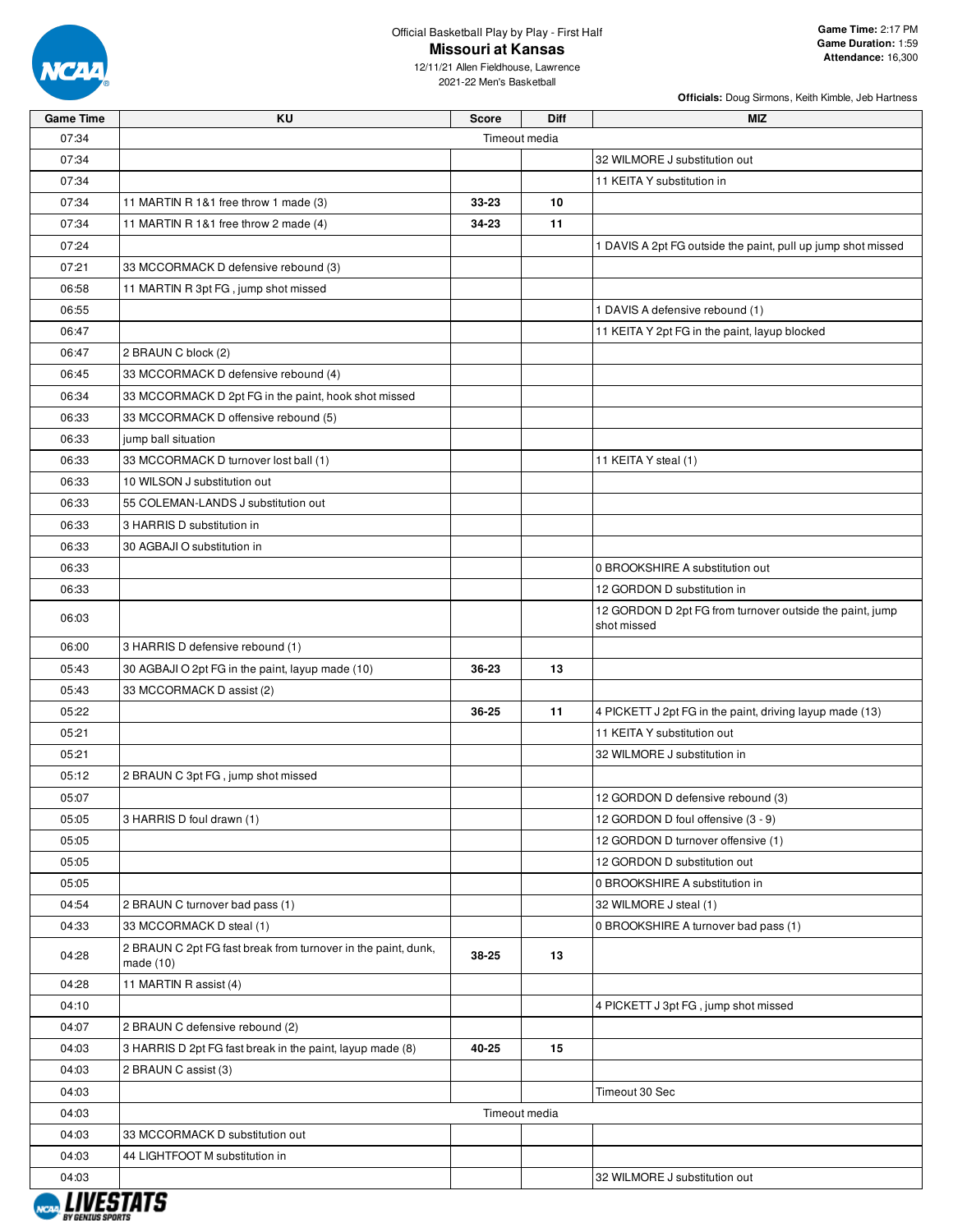

2021-22 Men's Basketball

| <b>Game Time</b> | KU                                                                                    | <b>Score</b>         | Diff | <b>MIZ</b>                                                                           |  |  |  |  |  |
|------------------|---------------------------------------------------------------------------------------|----------------------|------|--------------------------------------------------------------------------------------|--|--|--|--|--|
| 04:03            |                                                                                       |                      |      | 23 BRAZILE T substitution in                                                         |  |  |  |  |  |
| 03:37            |                                                                                       |                      |      | 1 DAVIS A 2pt FG outside the paint, turnaround jump shot<br>blocked                  |  |  |  |  |  |
| 03:37            | 44 LIGHTFOOT M block (2)                                                              |                      |      |                                                                                      |  |  |  |  |  |
| 03:33            | 3 HARRIS D defensive rebound (2)                                                      |                      |      |                                                                                      |  |  |  |  |  |
| 03:24            | 3 HARRIS D 2pt FG in the paint, layup made (10)                                       | 42-25                | 17   |                                                                                      |  |  |  |  |  |
| 02:53            |                                                                                       | 42-27                | 15   | 4 PICKETT J 2pt FG in the paint, floating jump shot made (15)                        |  |  |  |  |  |
| 02:38            | 3 HARRIS D turnover lost ball (1)                                                     |                      |      | 0 BROOKSHIRE A steal (1)                                                             |  |  |  |  |  |
| 02:33            |                                                                                       |                      |      | 4 PICKETT J 2pt FG from turnover in the paint, floating jump<br>shot missed          |  |  |  |  |  |
| 02:29            |                                                                                       |                      |      | 4 PICKETT J offensive rebound (1)                                                    |  |  |  |  |  |
| 02:29            | 11 MARTIN R foul personal (1 - 3)                                                     |                      |      | 1 DAVIS A foul drawn (2)                                                             |  |  |  |  |  |
| 02:29            |                                                                                       |                      |      | 0 BROOKSHIRE A substitution out                                                      |  |  |  |  |  |
| 02:29            |                                                                                       |                      |      | 13 BROWN K substitution in                                                           |  |  |  |  |  |
| 02:13            |                                                                                       |                      |      | 21 DEGRAY III R 2pt FG from turnover second chance in the<br>paint, jump shot missed |  |  |  |  |  |
| 02:10            | 11 MARTIN R defensive rebound (2)                                                     |                      |      |                                                                                      |  |  |  |  |  |
| 01:54            | 44 LIGHTFOOT M 2pt FG in the paint, hook shot missed                                  |                      |      |                                                                                      |  |  |  |  |  |
| 01:49            | 44 LIGHTFOOT M offensive rebound (1)                                                  |                      |      |                                                                                      |  |  |  |  |  |
| 01:49            | 44 LIGHTFOOT M 2pt FG second chance in the paint, layup<br>made(6)                    | 44-27                | 17   |                                                                                      |  |  |  |  |  |
| 01:40            | 11 MARTIN R foul drawn (3)                                                            |                      |      | 4 PICKETT J foul offensive (1 - 10)                                                  |  |  |  |  |  |
| 01:40            |                                                                                       |                      |      | 4 PICKETT J turnover offensive (1)                                                   |  |  |  |  |  |
| 01:27            | 44 LIGHTFOOT M foul offensive (1 - 4)                                                 |                      |      | 21 DEGRAY III R foul drawn (1)                                                       |  |  |  |  |  |
| 01:27            | 44 LIGHTFOOT M turnover offensive (1)                                                 |                      |      |                                                                                      |  |  |  |  |  |
| 01:14            | 3 HARRIS D foul drawn (2)                                                             |                      |      | 13 BROWN K foul offensive (1 - 11)                                                   |  |  |  |  |  |
| 01:14            |                                                                                       |                      |      | 13 BROWN K turnover offensive (1)                                                    |  |  |  |  |  |
| 01:14            | 11 MARTIN R substitution out                                                          |                      |      |                                                                                      |  |  |  |  |  |
| 01:14            | 10 WILSON J substitution in                                                           |                      |      |                                                                                      |  |  |  |  |  |
| 00:53            | 44 LIGHTFOOT M 2pt FG from turnover in the paint, hook shot<br>missed                 |                      |      |                                                                                      |  |  |  |  |  |
| 00:50            | 44 LIGHTFOOT M offensive rebound (2)                                                  |                      |      |                                                                                      |  |  |  |  |  |
| 00:49            | 44 LIGHTFOOT M 2pt FG from turnover second chance in the<br>paint, jump shot made (8) | 46-27                | 19   |                                                                                      |  |  |  |  |  |
| 00:29            |                                                                                       |                      |      | 13 BROWN K 3pt FG, jump shot missed                                                  |  |  |  |  |  |
| 00:27            | defensive dead ball rebound (3)                                                       |                      |      |                                                                                      |  |  |  |  |  |
| 00:01            | 30 AGBAJI O 3pt FG, jump shot made (13)                                               | 49-27                | 22   |                                                                                      |  |  |  |  |  |
| 00:01            | 44 LIGHTFOOT M assist (1)                                                             |                      |      |                                                                                      |  |  |  |  |  |
|                  |                                                                                       | <b>END OF PERIOD</b> |      |                                                                                      |  |  |  |  |  |
|                  | KU 49-27 MIZ                                                                          |                      |      |                                                                                      |  |  |  |  |  |

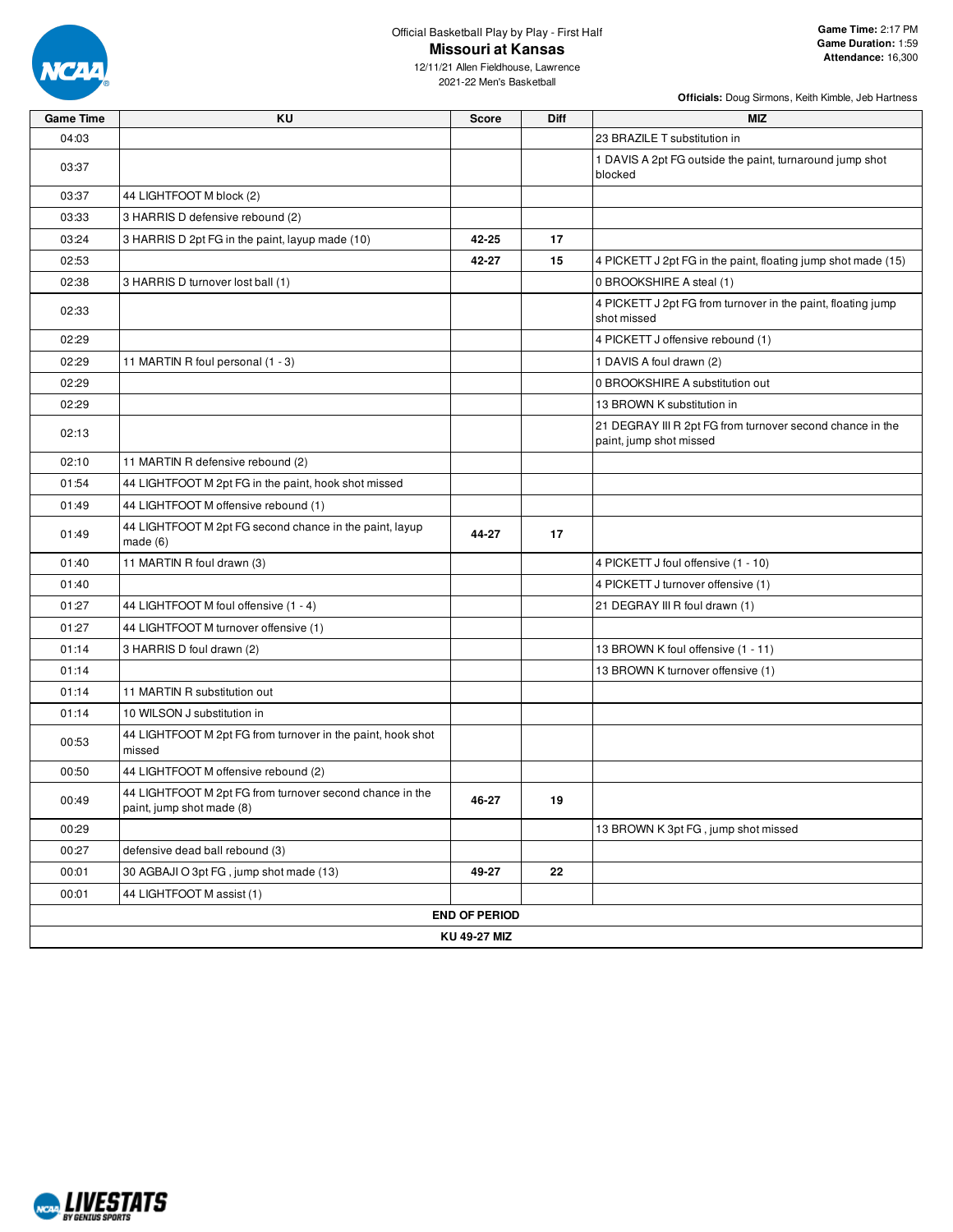

**Kansas - 49**

#### Official Basketball Box Score - First Half **Missouri at Kansas**

12/11/21 Allen Fieldhouse, Lawrence 2021-22 Men's Basketball

**Officials:** Doug Sirmons, Keith Kimble, Jeb Hartness

|          |                                |       | FG        | 3P      | <b>FT</b> |           | <b>Rebounds</b> |            | <b>Fouls</b>   |           | <b>TP</b> | <b>AS</b> | <b>TO</b> | <b>ST</b> | <b>Blocks</b> |                | $+/-$ |
|----------|--------------------------------|-------|-----------|---------|-----------|-----------|-----------------|------------|----------------|-----------|-----------|-----------|-----------|-----------|---------------|----------------|-------|
|          | NO. Name                       | Min   | M-A       | M-A I   | M-A       | <b>OR</b> | <b>DR</b>       | <b>TOT</b> | PF             | <b>FD</b> |           |           |           |           | <b>BS</b>     | <b>BA</b>      |       |
| 24       | F<br>Kobe Brown                | 09:34 | $1 - 1$   | $0-0$   | $0-0$     |           | 3               | 4          | $\overline{c}$ | 0         | 2         |           | 2         | $\Omega$  | $\Omega$      | 0              | $-7$  |
| 32       | Jordan Wilmore<br>F            | 05:49 | $1 - 1$   | $0-0$   | $0-0$     | $\Omega$  | $\Omega$        | $\Omega$   | $\overline{c}$ | $\Omega$  | 2         | 0         | 2         |           | $\Omega$      | $\Omega$       | -9    |
|          | Amari Davis<br>G               | 15:54 | $0 - 5$   | $0-0$   | $0 - 0$   | 0         |                 |            | $\Omega$       | 2         | 0         | 0         |           |           | 0             | $\overline{2}$ | -24   |
| 4        | Javon Pickett<br>G             | 18:41 | $6 - 8$   | $1-2$   | $2 - 2$   |           | $\Omega$        |            |                |           | 15        |           |           | 0         | 0             | $\mathbf 0$    | $-21$ |
| 12       | DaJuan Gordon<br>G             | 12:33 | $2 - 5$   | 1-1     | $0-0$     | $\Omega$  | 3               | 3          | 3              | 0         | 5         | 2         |           | 0         | $\Omega$      |                | -6    |
| $\Omega$ | Anton Brookshire               | 10:23 | $0 - 1$   | $0-0$   | $0 - 0$   | $\Omega$  | $\Omega$        | $\Omega$   | $\mathbf 0$    | 0         | 0         | 0         |           |           | 0             |                | -6    |
| 21       | Ronnie DeGray III              | 13:43 | $0 - 2$   | $0 - 1$ | $0-0$     |           | $\Omega$        |            |                |           | $\Omega$  | ŋ         | 0         | 0         | $\Omega$      | 0              | $-20$ |
| 23       | <b>Trevon Brazile</b>          | 08:41 | $1 - 1$   | $1 - 1$ | $0 - 0$   | $\Omega$  | $\Omega$        | $\Omega$   | 0              | $\Omega$  | 3         |           | 0         | 0         |               | $\Omega$       | -8    |
| 11       | Yava Keita                     | 02:13 | $0 - 1$   | $0-0$   | $0-0$     | 0         | $\Omega$        | 0          | 0              | 0         | 0         | 0         | 0         |           | 0             |                | $-2$  |
| 13       | Kaleb Brown                    | 02:29 | $0 - 1$   | $0 - 1$ | $0 - 0$   | $\Omega$  | $\Omega$        | $\Omega$   |                | 0         | $\Omega$  | 0         |           | 0         | 0             | 0              | $-7$  |
| Team     |                                |       |           |         |           |           | 0               |            |                |           | 0         |           |           |           |               |                |       |
| Totals   |                                |       | $11 - 26$ | $3-6$   | $2 - 2$   | 4         |                 | 11         | 11             | 4         | 27        | 5         | 10        | 4         |               | 5              | $-22$ |
|          | Technical Fouls: Coach 1st8:16 |       |           |         |           |           |                 |            |                |           |           |           |           |           |               |                |       |

|     | <b>Shooting By Period</b> |       |        |  |  |  |  |  |  |  |  |
|-----|---------------------------|-------|--------|--|--|--|--|--|--|--|--|
| 1st | FG%                       | 11-26 | 42.3%  |  |  |  |  |  |  |  |  |
|     | 3PT%                      | $3-6$ | 50.0%  |  |  |  |  |  |  |  |  |
|     | FT%                       | 2-2   | 100%   |  |  |  |  |  |  |  |  |
|     | <b>GM FG%</b>             | 11-26 | 42.3%  |  |  |  |  |  |  |  |  |
|     | 3PT%                      | $3-6$ | 50.0%  |  |  |  |  |  |  |  |  |
|     | FT%                       | $2-2$ | 100.0% |  |  |  |  |  |  |  |  |

Dead Ball Rebounds: 0, 0

|               | Kansas - 49            |    |       |            |         |           |                                |                |                 |              |          |    |    |          |           |           |               |    |
|---------------|------------------------|----|-------|------------|---------|-----------|--------------------------------|----------------|-----------------|--------------|----------|----|----|----------|-----------|-----------|---------------|----|
|               |                        |    |       | <b>FG</b>  | 3P      | <b>FT</b> |                                |                | <b>Rebounds</b> | <b>Fouls</b> |          | ТP |    | AS TO ST |           |           | <b>Blocks</b> |    |
|               | NO. Name               |    | Min   | M-A        | M-A     | M-A       | <b>DR</b><br><b>TOT</b><br>OR. |                | PF              | <b>FD</b>    |          |    |    |          | <b>BS</b> | <b>BA</b> | $+/-$         |    |
| 33            | David McCormack        | F. | 10:00 | 1-3        | $0 - 0$ | $2-2$     | 2                              | 3              | 5               |              | 2        | 4  | 2  |          |           |           |               | 14 |
| 2             | <b>Christian Braun</b> | G  | 19:00 | $4 - 7$    | $1-3$   | $1 - 1$   | 0                              | $\overline{2}$ | $\mathbf{2}$    | $\Omega$     | 1        | 10 | 3  |          |           | 2         | $\Omega$      | 22 |
| 3             | Dajuan Harris          | G  | 15:23 | 4-5        | $2 - 3$ | $0-0$     | $\Omega$                       | 2              | $\overline{2}$  | 0            | 2        | 10 |    |          |           | 0         | 0             | 21 |
| 11            | Remy Martin            | G  | 16:30 | $0 - 1$    | $0 - 1$ | $4 - 4$   | 0                              | $\overline{2}$ | $\overline{2}$  |              | 3        | 4  | 4  |          | $\Omega$  | $\Omega$  | $\Omega$      | 17 |
| 30            | Ochai Agbaji           | G  | 18:17 | $4 - 7$    | $3-4$   | $2 - 4$   | 0                              |                |                 |              |          | 13 | 0  | 0        | $\Omega$  | $\Omega$  | 0             | 20 |
| 44            | Mitch Lightfoot        |    | 10:00 | $3-5$      | $0 - 0$ | $2 - 2$   | 2                              | $\Omega$       | 2               |              |          | 8  |    |          | 0         | 2         | $\Omega$      | 8  |
| 10            | Jalen Wilson           |    | 08:07 | 0-0        | $0 - 0$ | $0 - 0$   | 0                              | 0              | 0               | 0            | $\Omega$ | 0  | 0  | 0        | $\Omega$  | 0         | 0             | 6  |
| 55            | Jalen Coleman-Lands    |    | 02:43 | $0 - 0$    | $0 - 0$ | $0 - 0$   | 0                              | $\Omega$       | $\Omega$        | 0            | $\Omega$ | 0  | 0  | 0        |           | 0         | 0             | 2  |
|               | Team                   |    |       |            |         |           |                                | 0              |                 |              |          | 0  |    | 0        |           |           |               |    |
| <b>Totals</b> |                        |    |       | 16-28 6-11 |         | $11 - 13$ | 5                              | 10             | 15              | 4            | 10       | 49 | 11 | 5        | 4         | 5         |               | 22 |

| <b>Shooting By Period</b> |           |       |  |  |  |  |  |  |  |
|---------------------------|-----------|-------|--|--|--|--|--|--|--|
| 1st<br>FG%                | 16-28     | 57.1% |  |  |  |  |  |  |  |
| 3PT%                      | $6 - 11$  | 54.5% |  |  |  |  |  |  |  |
| FT%                       | $11 - 13$ | 84.6% |  |  |  |  |  |  |  |
| <b>GM FG%</b>             | 16-28     | 57.1% |  |  |  |  |  |  |  |
| 3PT%                      | $6 - 11$  | 54.5% |  |  |  |  |  |  |  |
| FT%                       | $11 - 13$ | 84.6% |  |  |  |  |  |  |  |

Dead Ball Rebounds: 2, 1

|                                                                  | <b>MIZ</b> | KU    |                                                                                  |    |    |            |     |     |     |  |  |
|------------------------------------------------------------------|------------|-------|----------------------------------------------------------------------------------|----|----|------------|-----|-----|-----|--|--|
| <b>Biggest lead</b>                                              |            |       | <b>Points from</b><br><b>MIZ</b><br><b>KU</b><br><b>Period by Period Scoring</b> |    |    |            |     |     |     |  |  |
|                                                                  |            |       | $\int$ 0 (1st 20:00) 22 (1st 0:01) Turnovers                                     |    | 10 |            | 1st | 2nd | тот |  |  |
| <b>Best Scoring Run</b> $5(1^{st}10:17)$ 7(1 <sup>st</sup> 0:01) |            |       | Paint                                                                            | 16 | 20 |            |     |     |     |  |  |
| <b>Lead Changes</b>                                              |            |       | <b>Second Chance</b>                                                             |    | 8  | <b>MIZ</b> | 27  | 38  | 65  |  |  |
| <b>Times Tied</b>                                                |            |       | <b>Fast Breaks</b>                                                               | റ  | 12 | KU         | 49  | 53  | 102 |  |  |
| Time with Lead                                                   | 00:00      | 18:51 | <b>Bench</b>                                                                     | 3  | 8  |            |     |     |     |  |  |

**Game Notes:**KU 44 M. Lightfoot fouled out with 10:54 remaining in the second half. ♦

**Technical Fouls:**:NONE

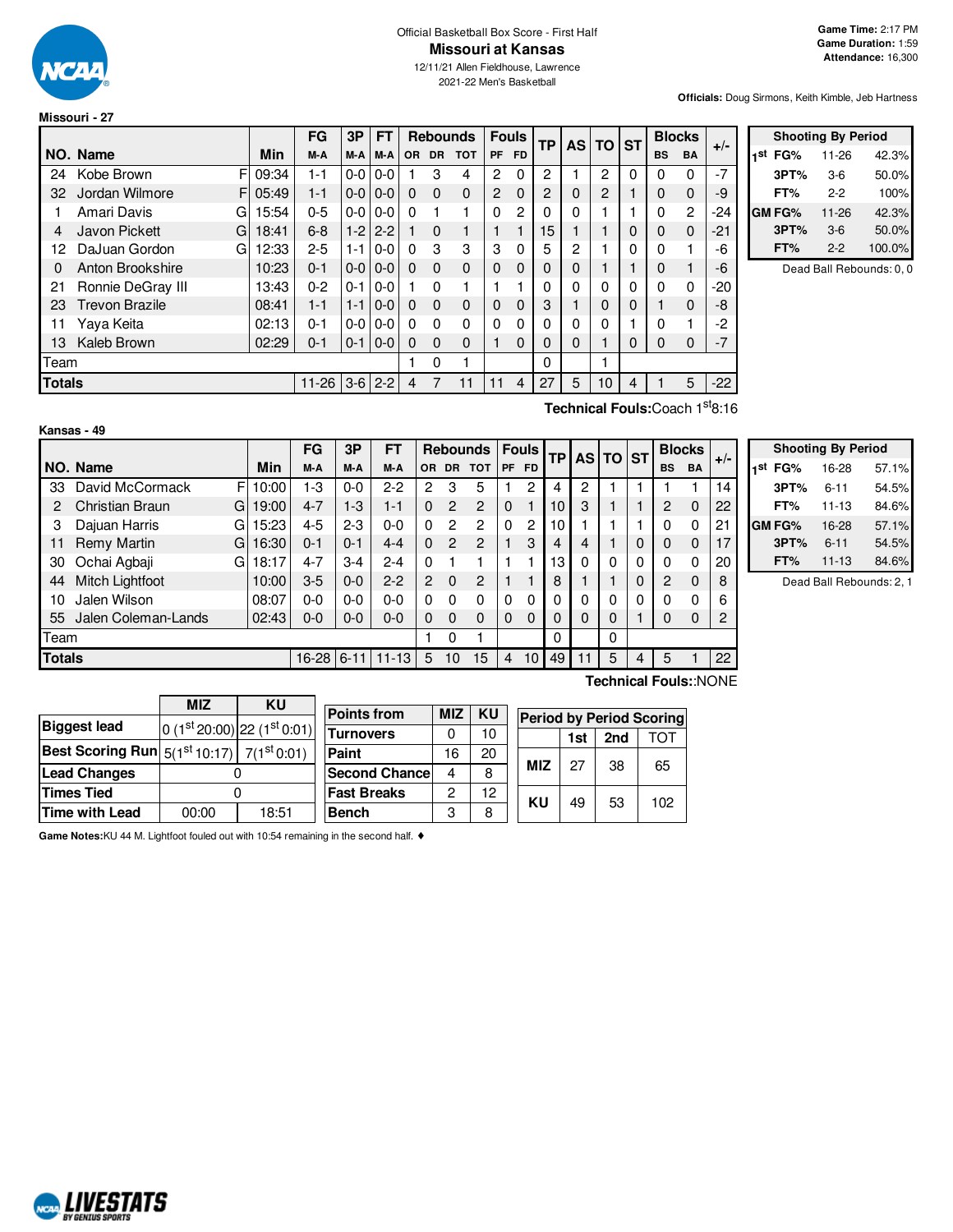

## **Missouri at Kansas**

12/11/21 Allen Fieldhouse, Lawrence 2021-22 Men's Basketball

**Officials:** Doug Sirmons, Keith Kimble, Jeb Hartness

# **Period 2**

| <b>Quarter Starters:</b> |                                                                    |               |             |                                                    |  |
|--------------------------|--------------------------------------------------------------------|---------------|-------------|----------------------------------------------------|--|
| KU                       | 2 Braun C<br>3 Harris D                                            | 11 Martin R   |             | 30 Agbaji O<br>33 McCormack D                      |  |
| MIZ                      | 1 Davis A<br>4 Pickett J                                           | 12 Gordon D   |             | 24 Brown K<br>32 Wilmore J                         |  |
| <b>Game Time</b>         | <b>KU</b>                                                          | <b>Score</b>  | <b>Diff</b> | <b>MIZ</b>                                         |  |
| 20:00                    | 10 WILSON J substitution out                                       |               |             |                                                    |  |
| 20:00                    | 44 LIGHTFOOT M substitution out                                    |               |             |                                                    |  |
| 20:00                    | 11 MARTIN R substitution in                                        |               |             |                                                    |  |
| 20:00                    | 33 MCCORMACK D substitution in                                     |               |             |                                                    |  |
| 20:00                    |                                                                    |               |             | 13 BROWN K substitution out                        |  |
| 20:00                    |                                                                    |               |             | 21 DEGRAY III R substitution out                   |  |
| 20:00                    |                                                                    |               |             | 23 BRAZILE T substitution out                      |  |
| 20:00                    |                                                                    |               |             | 12 GORDON D substitution in                        |  |
| 20:00                    |                                                                    |               |             | 24 BROWN K substitution in                         |  |
| 20:00                    |                                                                    |               |             | 32 WILMORE J substitution in                       |  |
| 19:37                    |                                                                    |               |             | 32 WILMORE J 2pt FG in the paint, hook shot missed |  |
| 19:34                    | 11 MARTIN R defensive rebound (3)                                  |               |             |                                                    |  |
| 19:28                    | 30 AGBAJI O 3pt FG fast break, jump shot made (16)                 | 52-27         | 25          |                                                    |  |
| 19:28                    | 11 MARTIN R assist (5)                                             |               |             |                                                    |  |
| 19:14                    |                                                                    |               |             | 1 DAVIS A turnover bad pass (2)                    |  |
| 18:54                    | 3 HARRIS D 3pt FG from turnover, jump shot made (13)               | 55-27         | 28          |                                                    |  |
| 18:54                    | 33 MCCORMACK D assist (3)                                          |               |             |                                                    |  |
| 18:29                    |                                                                    | 55-29         | 26          | 12 GORDON D 2pt FG in the paint, layup made (7)    |  |
| 18:29                    |                                                                    |               |             | 32 WILMORE J assist (1)                            |  |
| 18:29                    | 30 AGBAJI O foul shooting (2 - 1)                                  |               |             | 12 GORDON D foul drawn (1)                         |  |
| 18:26                    |                                                                    |               |             | 12 GORDON D free throw 1 - 1 missed                |  |
| 18:22                    | 2 BRAUN C defensive rebound (3)                                    |               |             |                                                    |  |
| 18:20                    | 2 BRAUN C foul drawn (2)                                           |               |             | 32 WILMORE J foul personal (3 - 1)                 |  |
| 18:20                    |                                                                    |               |             | 32 WILMORE J substitution out                      |  |
| 18:20                    |                                                                    |               |             | 21 DEGRAY III R substitution in                    |  |
| 18:15                    | 11 MARTIN R 3pt FG, jump shot made (7)                             | 58-29         | 29          |                                                    |  |
| 18:15                    | 30 AGBAJI O assist (1)                                             |               |             |                                                    |  |
| 17:55                    |                                                                    |               |             | 12 GORDON D 2pt FG in the paint, layup missed      |  |
| 17:52                    | 30 AGBAJI O defensive rebound (2)                                  |               |             |                                                    |  |
| 17:39                    | 30 AGBAJI O 3pt FG, jump shot missed                               |               |             |                                                    |  |
| 17:36                    | 33 MCCORMACK D offensive rebound (6)                               |               |             |                                                    |  |
| 17:35                    | 33 MCCORMACK D 2pt FG second chance in the paint, layup<br>made(6) | 60-29         | 31          |                                                    |  |
| 17:35                    | 33 MCCORMACK D foul drawn (3)                                      |               |             | 21 DEGRAY III R foul shooting (2 - 2)              |  |
| 17:35                    |                                                                    |               |             | Timeout 30 Sec                                     |  |
| 17:35                    |                                                                    | Timeout media |             |                                                    |  |
| 17:35                    | 33 MCCORMACK D free throw 1 - 1 made (7)                           | 61-29         | 32          |                                                    |  |
| 17:16                    | 33 MCCORMACK D foul shooting (2 - 2)                               |               |             | 12 GORDON D foul drawn (2)                         |  |
| 17:16                    |                                                                    | 61-30         | 31          | 12 GORDON D free throw 1 - 2 made (8)              |  |
| 17:16                    |                                                                    |               |             | 12 GORDON D free throw 2 - 2 missed                |  |
| 17:14                    | 2 BRAUN C defensive rebound (4)                                    |               |             |                                                    |  |
| 16:51                    | 2 BRAUN C 3pt FG, jump shot missed                                 |               |             |                                                    |  |
| 16:48                    | 33 MCCORMACK D offensive rebound (7)                               |               |             |                                                    |  |

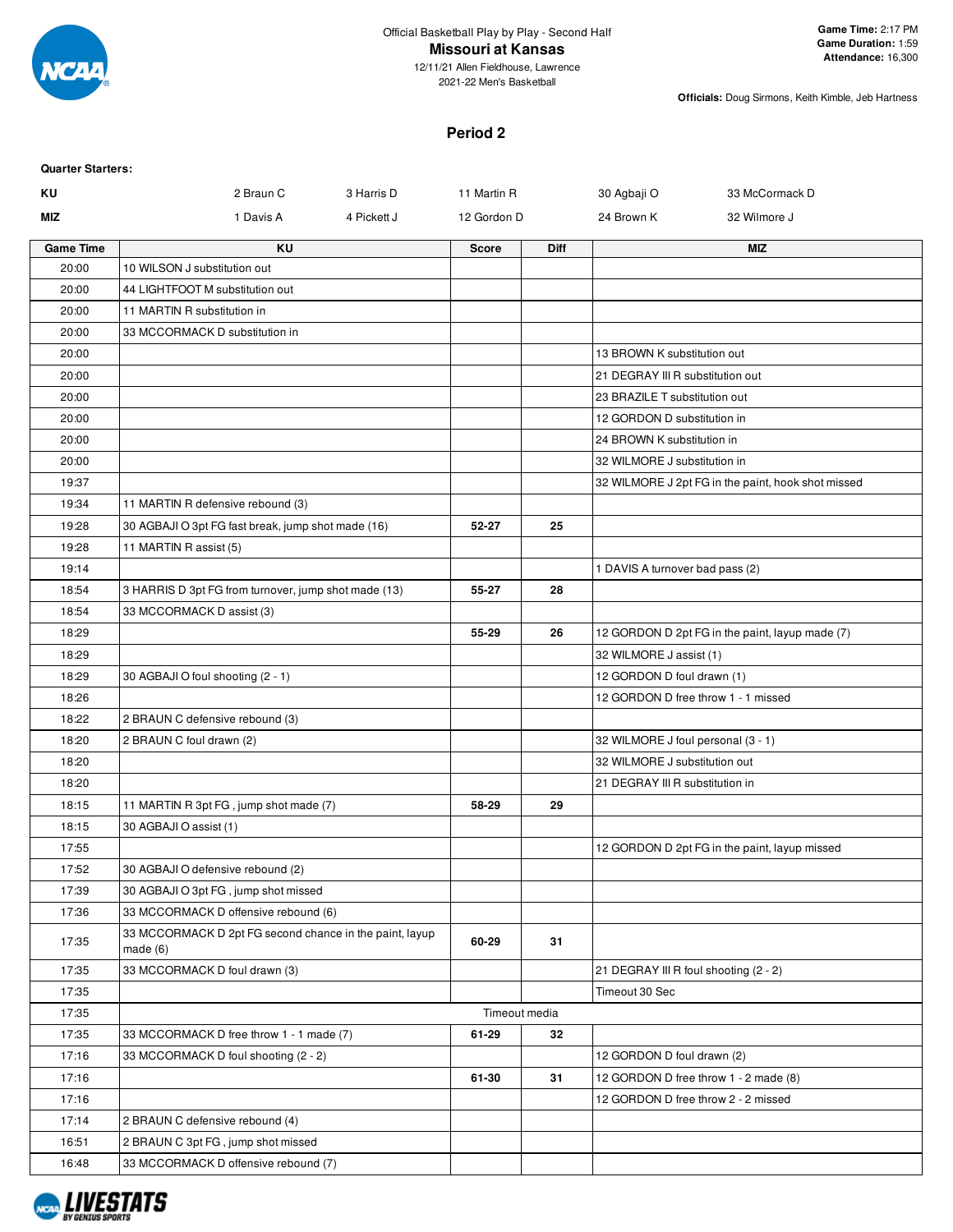

2021-22 Men's Basketball

| <b>Game Time</b> | KU                                                      | <b>Score</b> | Diff          | <b>MIZ</b>                                                        |
|------------------|---------------------------------------------------------|--------------|---------------|-------------------------------------------------------------------|
| 16:47            | 33 MCCORMACK D foul drawn (4)                           |              |               | 24 BROWN K foul shooting (3 - 3)                                  |
| 16:47            | 33 MCCORMACK D free throw 1 - 2 missed                  |              |               |                                                                   |
| 16:47            | offensive dead ball rebound (4)                         |              |               |                                                                   |
| 16:47            | 33 MCCORMACK D free throw 2 - 2 made (8)                | 62-30        | 32            |                                                                   |
| 16:36            |                                                         |              |               | 21 DEGRAY III R 3pt FG, jump shot missed                          |
| 16:33            |                                                         |              |               | 24 BROWN K offensive rebound (5)                                  |
| 16:32            |                                                         | 62-32        | 30            | 24 BROWN K 2pt FG second chance in the paint, layup made<br>(4)   |
| 16:10            | 33 MCCORMACK D 2pt FG in the paint, layup blocked       |              |               |                                                                   |
| 16:10            |                                                         |              |               | 24 BROWN K block (1)                                              |
| 16:10            | offensive rebound (22)                                  |              |               |                                                                   |
| 16:07            | 33 MCCORMACK D foul drawn (5)                           |              |               | 4 PICKETT J foul shooting (2 - 4)                                 |
| 16:07            | 33 MCCORMACK D free throw 1 - 2 missed                  |              |               |                                                                   |
| 16:07            | offensive dead ball rebound (5)                         |              |               |                                                                   |
| 16:07            | 33 MCCORMACK D free throw 2 - 2 made (9)                | 63-32        | 31            |                                                                   |
| 16:07            |                                                         |              |               | 1 DAVIS A substitution out                                        |
| 16:07            |                                                         |              |               | 21 DEGRAY III R substitution out                                  |
| 16:07            |                                                         |              |               | 0 BROOKSHIRE A substitution in                                    |
| 16:07            |                                                         |              |               | 23 BRAZILE T substitution in                                      |
| 15:48            |                                                         |              |               | 23 BRAZILE T 3pt FG, jump shot missed                             |
| 15:45            |                                                         |              |               | 4 PICKETT J offensive rebound (2)                                 |
| 15:44            |                                                         |              |               | 4 PICKETT J 2pt FG second chance in the paint, layup blocked      |
| 15:44            | 2 BRAUN C block (3)                                     |              |               |                                                                   |
| 15:41            |                                                         |              |               | 0 BROOKSHIRE A offensive rebound (1)                              |
| 15:39            |                                                         | 63-34        | 29            | 4 PICKETT J 2pt FG second chance in the paint, layup made<br>(17) |
| 15:39            |                                                         |              |               | 0 BROOKSHIRE A assist (1)                                         |
| 15:30            | 30 AGBAJI O 3pt FG, jump shot made (19)                 | 66-34        | 32            |                                                                   |
| 15:30            | 3 HARRIS D assist (2)                                   |              |               |                                                                   |
| 15:15            |                                                         |              |               | 0 BROOKSHIRE A turnover lost ball (2)                             |
| 15:15            |                                                         |              | Timeout media |                                                                   |
| 15:08            | 33 MCCORMACK D foul offensive (3 - 3)                   |              |               | 24 BROWN K foul drawn (1)                                         |
| 15:08            | 33 MCCORMACK D turnover offensive (2)                   |              |               |                                                                   |
| 14:51            |                                                         | 66-36        | 30            | 12 GORDON D 2pt FG from turnover in the paint, layup made<br>(10) |
| 14:42            | 33 MCCORMACK D 2pt FG in the paint, hook shot made (11) | 68-36        | 32            |                                                                   |
| 14:42            |                                                         | 68-39        | 29            | 23 BRAZILE T 3pt FG, jump shot made (6)                           |
| 14:42            |                                                         |              |               | 4 PICKETT J assist (2)                                            |
| 13:33            | 2 BRAUN C 2pt FG in the paint, layup made (12)          | 70-39        | 31            |                                                                   |
| 13:09            |                                                         |              |               | 12 GORDON D 3pt FG, jump shot missed                              |
| 13:04            | 30 AGBAJI O defensive rebound (3)                       |              |               |                                                                   |
| 13:03            | 2 BRAUN C foul drawn (3)                                |              |               | 4 PICKETT J foul personal (3 - 5)                                 |
| 13:03            | 33 MCCORMACK D substitution out                         |              |               |                                                                   |
| 13:03            | 44 LIGHTFOOT M substitution in                          |              |               |                                                                   |
| 13:03            |                                                         |              |               | 0 BROOKSHIRE A substitution out                                   |
| 13:03            |                                                         |              |               | 23 BRAZILE T substitution out                                     |
| 13:03            |                                                         |              |               | 1 DAVIS A substitution in                                         |
| 13:03            |                                                         |              |               | 32 WILMORE J substitution in                                      |
| 12:57            | 30 AGBAJI O 2pt FG outside the paint, jump shot missed  |              |               |                                                                   |
| 12:54            |                                                         |              |               | 32 WILMORE J defensive rebound (1)                                |

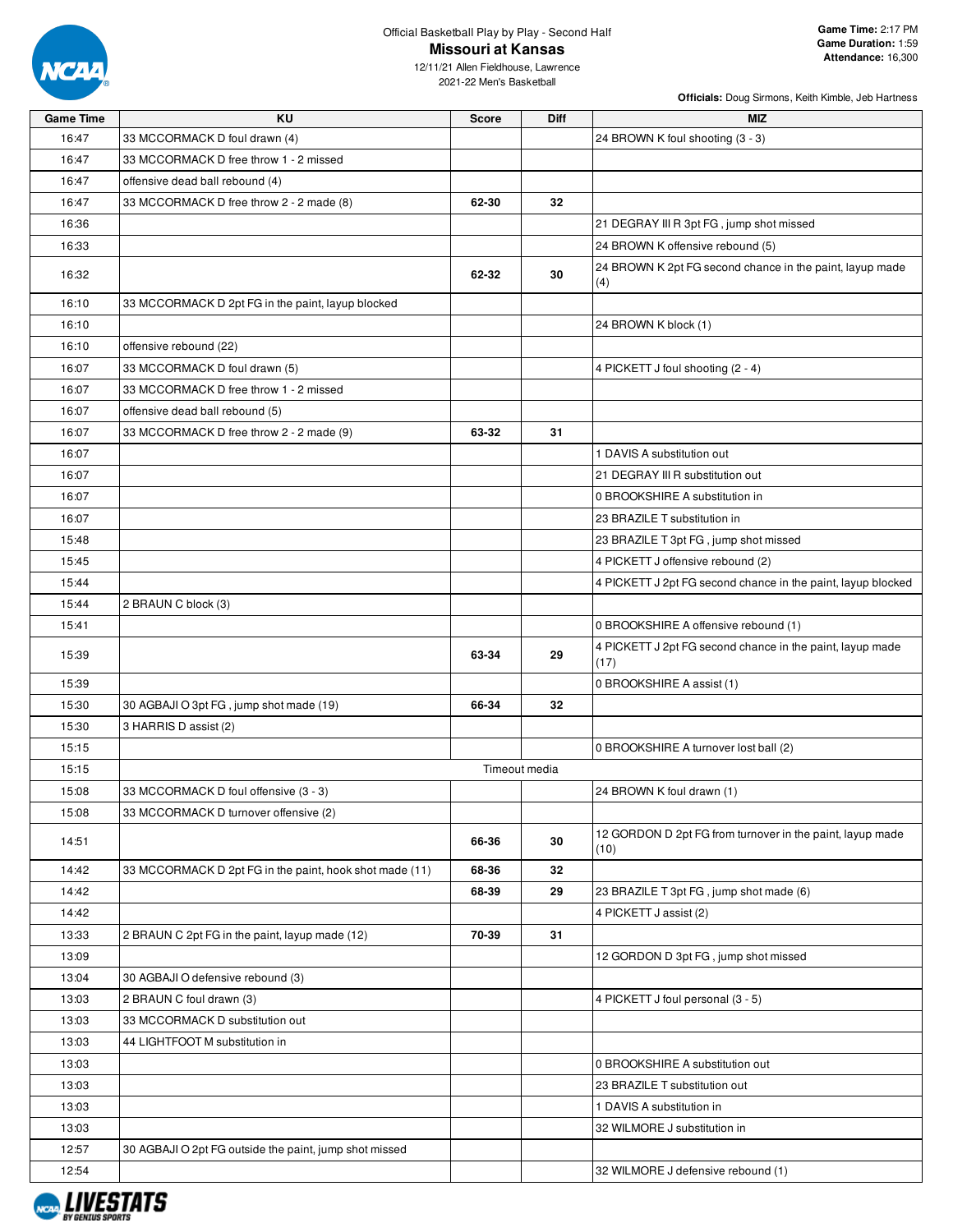

12/11/21 Allen Fieldhouse, Lawrence 2021-22 Men's Basketball

| <b>Game Time</b> | KU                                                                       | <b>Score</b> | Diff | <b>MIZ</b>                                                                     |
|------------------|--------------------------------------------------------------------------|--------------|------|--------------------------------------------------------------------------------|
| 12:43            |                                                                          |              |      | 24 BROWN K turnover bad pass (3)                                               |
| 12:43            | 11 MARTIN R substitution out                                             |              |      |                                                                                |
| 12:43            | 10 WILSON J substitution in                                              |              |      |                                                                                |
| 12:43            |                                                                          |              |      | 4 PICKETT J substitution out                                                   |
| 12:43            |                                                                          |              |      | 13 BROWN K substitution in                                                     |
| 12:26            | 10 WILSON J 2pt FG from turnover outside the paint, jump shot<br>made(2) | 72-39        | 33   |                                                                                |
| 12:11            | 44 LIGHTFOOT M foul personal (2 - 4)                                     |              |      | 32 WILMORE J foul drawn (1)                                                    |
| 12:11            |                                                                          |              |      | 32 WILMORE J foul contact dead ball technical (4 - 6)                          |
| 12:11            |                                                                          |              |      | 32 WILMORE J turnover offensive (3)                                            |
| 12:11            | 44 LIGHTFOOT M free throw 1 - 2 missed                                   |              |      |                                                                                |
| 12:11            | offensive dead ball rebound (6)                                          |              |      |                                                                                |
| 12:11            | 44 LIGHTFOOT M free throw 2 - 2 made (9)                                 | 73-39        | 34   |                                                                                |
| 12:11            |                                                                          |              |      | 32 WILMORE J substitution out                                                  |
| 12:11            |                                                                          |              |      | 21 DEGRAY III R substitution in                                                |
| 11:54            | 44 LIGHTFOOT M turnover travel (2)                                       |              |      |                                                                                |
| 11:54            |                                                                          |              |      | 13 BROWN K substitution out                                                    |
| 11:54            |                                                                          |              |      | 4 PICKETT J substitution in                                                    |
| 11:36            |                                                                          | 73-41        | 32   | 21 DEGRAY III R 2pt FG from turnover in the paint, driving layup<br>made $(2)$ |
| 11:36            |                                                                          |              |      | 24 BROWN K assist (2)                                                          |
| 11:35            | 44 LIGHTFOOT M foul shooting (3 - 5)                                     |              |      | 21 DEGRAY III R foul drawn (2)                                                 |
| 11:35            |                                                                          | 73-42        | 31   | 21 DEGRAY III R free throw 1 - 1 made (3)                                      |
| 11:28            | 10 WILSON J turnover bad pass (1)                                        |              |      |                                                                                |
| 11:12            |                                                                          |              |      | 1 DAVIS A 3pt FG from turnover, jump shot missed                               |
| 11:09            |                                                                          |              |      | 12 GORDON D offensive rebound (4)                                              |
| 11:08            |                                                                          |              |      | 12 GORDON D 2pt FG from turnover second chance in the<br>paint, layup missed   |
| 11:05            | 30 AGBAJI O defensive rebound (4)                                        |              |      |                                                                                |
| 11:03            | 30 AGBAJI O turnover bad pass (1)                                        |              |      | 21 DEGRAY III R steal (1)                                                      |
| 11:00            |                                                                          |              |      | 24 BROWN K 2pt FG from turnover in the paint, layup missed                     |
| 11:00            |                                                                          |              |      | 12 GORDON D offensive rebound (5)                                              |
| 11:00            | 44 LIGHTFOOT M foul personal (4 - 6)                                     |              |      | 12 GORDON D foul drawn (3)                                                     |
| 10:55            |                                                                          |              |      | 12 GORDON D 3pt FG from turnover second chance, jump shot<br>missed            |
| 10:54            |                                                                          |              |      | 24 BROWN K offensive rebound (6)                                               |
| 10:54            | 44 LIGHTFOOT M foul personal (5 - 7)                                     |              |      | 24 BROWN K foul drawn (2)                                                      |
| 10:54            | 44 LIGHTFOOT M substitution out                                          |              |      |                                                                                |
| 10:54            | 33 MCCORMACK D substitution in                                           |              |      |                                                                                |
| 10:54            |                                                                          | 73-43        | 30   | 24 BROWN K 1&1 free throw 1 made (5)                                           |
| 10:54            |                                                                          |              |      | 24 BROWN K 1&1 free throw 2 missed                                             |
| 10:53            | 10 WILSON J defensive rebound (1)                                        |              |      |                                                                                |
| 10:40            | 2 BRAUN C foul drawn (4)                                                 |              |      | 4 PICKETT J foul shooting (4 - 7)                                              |
| 10:40            | 2 BRAUN C free throw 1 - 2 missed                                        |              |      |                                                                                |
| 10:40            | offensive dead ball rebound (7)                                          |              |      |                                                                                |
| 10:40            | 3 HARRIS D substitution out                                              |              |      |                                                                                |
| 10:40            | 11 MARTIN R substitution in                                              |              |      |                                                                                |
| 10:40            | 2 BRAUN C free throw 2 - 2 made (13)                                     | 74-43        | 31   |                                                                                |
| 10:26            |                                                                          |              |      | 1 DAVIS A turnover bad pass (3)                                                |
| 10:26            | 2 BRAUN C substitution out                                               |              |      |                                                                                |

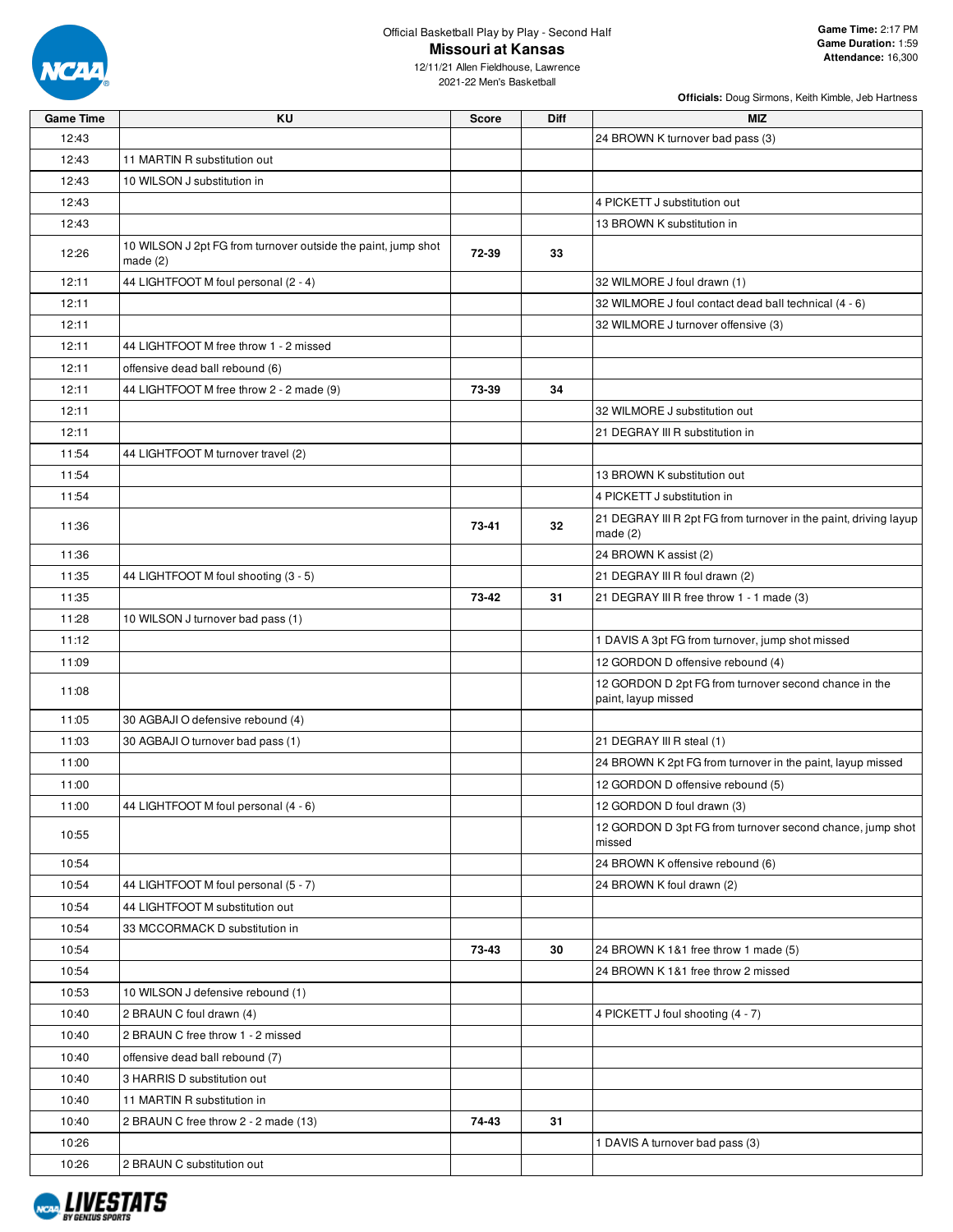

12/11/21 Allen Fieldhouse, Lawrence 2021-22 Men's Basketball

| <b>Game Time</b> | KU                                                                               | <b>Score</b> | <b>Diff</b>   | <b>MIZ</b>                                                                   |
|------------------|----------------------------------------------------------------------------------|--------------|---------------|------------------------------------------------------------------------------|
| 10:26            | 55 COLEMAN-LANDS J substitution in                                               |              |               |                                                                              |
| 10:11            | 11 MARTIN R foul drawn (4)                                                       |              |               | 12 GORDON D foul personal (4 - 8)                                            |
| 10:11            |                                                                                  |              |               | 1 DAVIS A substitution out                                                   |
| 10:11            |                                                                                  |              |               | 13 BROWN K substitution in                                                   |
| 10:11            | 11 MARTIN R 1&1 free throw 1 made (8)                                            | 75-43        | 32            |                                                                              |
| 10:10            | 11 MARTIN R 1&1 free throw 2 missed                                              |              |               |                                                                              |
| 10:09            |                                                                                  |              |               | 4 PICKETT J defensive rebound (3)                                            |
| 09:55            | 55 COLEMAN-LANDS J steal (2)                                                     |              |               | 24 BROWN K turnover bad pass (4)                                             |
| 09:48            | 30 AGBAJI O 2pt FG fast break from turnover in the paint, layup<br>made (21)     | $77-43$      | 34            |                                                                              |
| 09:48            | 55 COLEMAN-LANDS J assist (1)                                                    |              |               |                                                                              |
| 09:31            |                                                                                  | 77-45        | 32            | 21 DEGRAY III R 2pt FG in the paint, layup made (5)                          |
| 09:21            | 10 WILSON J 3pt FG, jump shot missed                                             |              |               |                                                                              |
| 09:18            | 55 COLEMAN-LANDS J offensive rebound (1)                                         |              |               |                                                                              |
| 09:16            | 55 COLEMAN-LANDS J 2pt FG second chance outside the<br>paint, jump shot made (2) | 79-45        | 34            |                                                                              |
| 09:08            |                                                                                  |              |               | 21 DEGRAY III R 3pt FG, jump shot missed                                     |
| 09:03            | defensive rebound (27)                                                           |              |               |                                                                              |
| 08:44            | 11 MARTIN R turnover lost ball (2)                                               |              |               | 13 BROWN K steal (1)                                                         |
| 08:40            |                                                                                  | 79-47        | 32            | 4 PICKETT J 2pt FG fast break from turnover in the paint, dunk,<br>made (19) |
| 08:40            |                                                                                  |              |               | 12 GORDON D assist (3)                                                       |
| 08:25            | 10 WILSON J 3pt FG, jump shot missed                                             |              |               |                                                                              |
| 08:22            |                                                                                  |              |               | 13 BROWN K defensive rebound (1)                                             |
| 08:09            |                                                                                  |              |               | 21 DEGRAY III R turnover out of bounds (1)                                   |
| 08:09            |                                                                                  |              |               | 12 GORDON D substitution out                                                 |
| 08:09            |                                                                                  |              |               | 23 BRAZILE T substitution in                                                 |
| 08:09            | 30 AGBAJI O substitution out                                                     |              |               |                                                                              |
| 08:09            | 1 YESUFU J substitution in                                                       |              |               |                                                                              |
| 08:09            |                                                                                  |              |               | 21 DEGRAY III R substitution out                                             |
| 08:09            |                                                                                  |              |               | 1 DAVIS A substitution in                                                    |
| 07:58            | 10 WILSON J 2pt FG from turnover in the paint, driving layup<br>made $(4)$       | 81-47        | 34            |                                                                              |
| 07:33            |                                                                                  |              |               | 4 PICKETT J 2pt FG in the paint, turnaround jump shot missed                 |
| 07:30            | 10 WILSON J defensive rebound (2)                                                |              |               |                                                                              |
| 07:19            | 11 MARTIN R 2pt FG outside the paint, jump shot made (10)                        | 83-47        | 36            |                                                                              |
| 07:07            | 55 COLEMAN-LANDS J foul shooting (1 - 8)                                         |              |               | 13 BROWN K foul drawn (1)                                                    |
|                  |                                                                                  |              | Timeout media |                                                                              |
| 07:07<br>07:07   | 33 MCCORMACK D substitution out                                                  |              |               |                                                                              |
|                  | 21 CLEMENCE Z substitution in                                                    |              |               |                                                                              |
| 07:07            |                                                                                  |              |               |                                                                              |
| 07:07            |                                                                                  |              |               | 13 BROWN K free throw 1 - 2 missed                                           |
| 07:07            |                                                                                  |              |               | offensive dead ball rebound (1)                                              |
| 07:07            |                                                                                  |              |               | 13 BROWN K free throw 2 - 2 missed                                           |
| 07:04            | 10 WILSON J defensive rebound (3)                                                |              |               |                                                                              |
| 06:42            | 55 COLEMAN-LANDS J 3pt FG, jump shot made (5)                                    | 86-47        | 39            |                                                                              |
| 06:42            | 1 YESUFU J assist (1)                                                            |              |               |                                                                              |
| 06:08            |                                                                                  |              |               | turnover shot clock (18)                                                     |
| 06:08            |                                                                                  |              |               | 13 BROWN K substitution out                                                  |
| 06:08            |                                                                                  |              |               | 0 BROOKSHIRE A substitution in                                               |
| 05:52            | 21 CLEMENCE Z 2pt FG from turnover in the paint, layup<br>missed<br>——           |              |               |                                                                              |

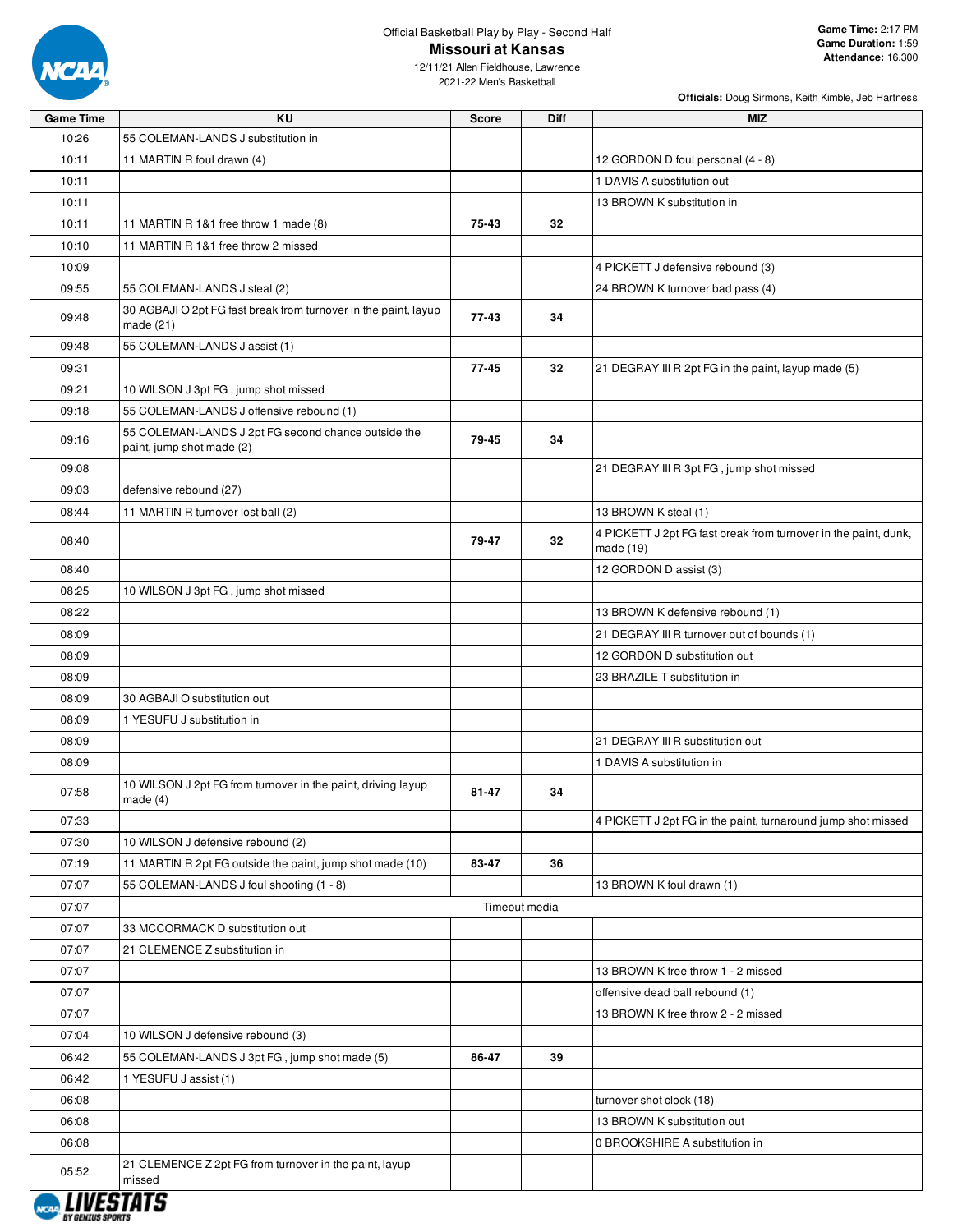

**Officials:** Doug Sirmons, Keith Kimble, Jeb Hartness

2021-22 Men's Basketball

| <b>Game Time</b> | KU                                                                     | <b>Score</b>  | Diff | MIZ                                                                 |
|------------------|------------------------------------------------------------------------|---------------|------|---------------------------------------------------------------------|
| 05:50            | 21 CLEMENCE Z offensive rebound (1)                                    |               |      |                                                                     |
| 05:50            | 21 CLEMENCE Z foul drawn (1)                                           |               |      | 24 BROWN K foul shooting (4 - 9)                                    |
| 05:50            | 21 CLEMENCE Z free throw 1 - 2 missed                                  |               |      |                                                                     |
| 05:50            | offensive dead ball rebound (8)                                        |               |      |                                                                     |
| 05:50            |                                                                        |               |      | 1 DAVIS A substitution out                                          |
| 05:50            |                                                                        |               |      | 24 BROWN K substitution out                                         |
| 05:50            |                                                                        |               |      | 2 DURUGORDON S substitution in                                      |
| 05:50            |                                                                        |               |      | 11 KEITA Y substitution in                                          |
| 05:50            | 21 CLEMENCE Z free throw 2 - 2 made (1)                                | 87-47         | 40   |                                                                     |
| 05:50            | 11 MARTIN R substitution out                                           |               |      |                                                                     |
| 05:50            | 24 ADAMS, JR. K substitution in                                        |               |      |                                                                     |
| 05:21            |                                                                        |               |      | 2 DURUGORDON S 3pt FG, jump shot missed                             |
| 05:17            | 21 CLEMENCE Z defensive rebound (2)                                    |               |      |                                                                     |
| 05:15            | 10 WILSON J foul drawn (1)                                             |               |      | 0 BROOKSHIRE A foul personal (1 - 10)                               |
| 05:15            | 10 WILSON J free throw 1 - 2 missed                                    |               |      |                                                                     |
| 05:15            | offensive dead ball rebound (9)                                        |               |      |                                                                     |
| 05:15            | 10 WILSON J free throw 2 - 2 made (5)                                  | 88-47         | 41   |                                                                     |
| 05:03            |                                                                        |               |      | 11 KEITA Y 2pt FG in the paint, layup missed                        |
| 05:02            |                                                                        |               |      | 2 DURUGORDON S offensive rebound (1)                                |
| 05:02            |                                                                        | 88-49         | 39   | 2 DURUGORDON S 2pt FG second chance in the paint, layup<br>made (2) |
| 05:02            | 24 ADAMS, JR. K foul shooting (1 - 9)                                  |               |      | 2 DURUGORDON S foul drawn (1)                                       |
| 05:02            |                                                                        | 88-50         | 38   | 2 DURUGORDON S free throw 1 - 1 made (3)                            |
| 04:52            | 21 CLEMENCE Z 3pt FG, jump shot missed                                 |               |      |                                                                     |
| 04:48            | 24 ADAMS, JR. K offensive rebound (1)                                  |               |      |                                                                     |
| 04:47            | 24 ADAMS, JR. K 2pt FG second chance in the paint, jump shot<br>missed |               |      |                                                                     |
| 04:43            | 10 WILSON J offensive rebound (4)                                      |               |      |                                                                     |
| 04:43            | 10 WILSON J 2pt FG second chance in the paint, layup made<br>(7)       | 90-50         | 40   |                                                                     |
| 04:32            | 1 YESUFU J foul shooting (1 - 10)                                      |               |      | 2 DURUGORDON S foul drawn (2)                                       |
| 04:32            |                                                                        | 90-51         | 39   | 2 DURUGORDON S free throw 1 - 2 made (4)                            |
| 04:32            |                                                                        |               |      | 4 PICKETT J substitution out                                        |
| 04:32            |                                                                        |               |      | 13 BROWN K substitution in                                          |
| 04:32            |                                                                        | 90-52         | 38   | 2 DURUGORDON S free throw 2 - 2 made (5)                            |
| 04:23            | 10 WILSON J 2pt FG in the paint, layup blocked                         |               |      |                                                                     |
| 04:23            |                                                                        |               |      | 23 BRAZILE T block (2)                                              |
| 04:19            |                                                                        |               |      | 2 DURUGORDON S defensive rebound (2)                                |
| 04:18            |                                                                        | 90-54         | 36   | 2 DURUGORDON S 2pt FG fast break in the paint, layup made<br>(7)    |
| 03:59            | 21 CLEMENCE Z foul drawn (2)                                           |               |      | 11 KEITA Y foul shooting (1 - 11)                                   |
| 03:59            |                                                                        | Timeout media |      |                                                                     |
| 03:59            | 21 CLEMENCE Z free throw 1 - 2 made (2)                                | 91-54         | 37   |                                                                     |
| 03:58            | 21 CLEMENCE Z free throw 2 - 2 missed                                  |               |      |                                                                     |
| 03:58            |                                                                        |               |      | 23 BRAZILE T defensive rebound (1)                                  |
| 03:58            | 10 WILSON J foul personal (1 - 11)                                     |               |      | 23 BRAZILE T foul drawn (1)                                         |
| 03:58            |                                                                        | 91-55         | 36   | 23 BRAZILE T free throw 1 - 2 made (7)                              |
| 03:58            |                                                                        | 91-56         | 35   | 23 BRAZILE T free throw 2 - 2 made (8)                              |
| 03:41            | 1 YESUFU J 3pt FG, jump shot made (3)                                  | 94-56         | 38   |                                                                     |
| 03:41            | 55 COLEMAN-LANDS J assist (2)                                          |               |      |                                                                     |

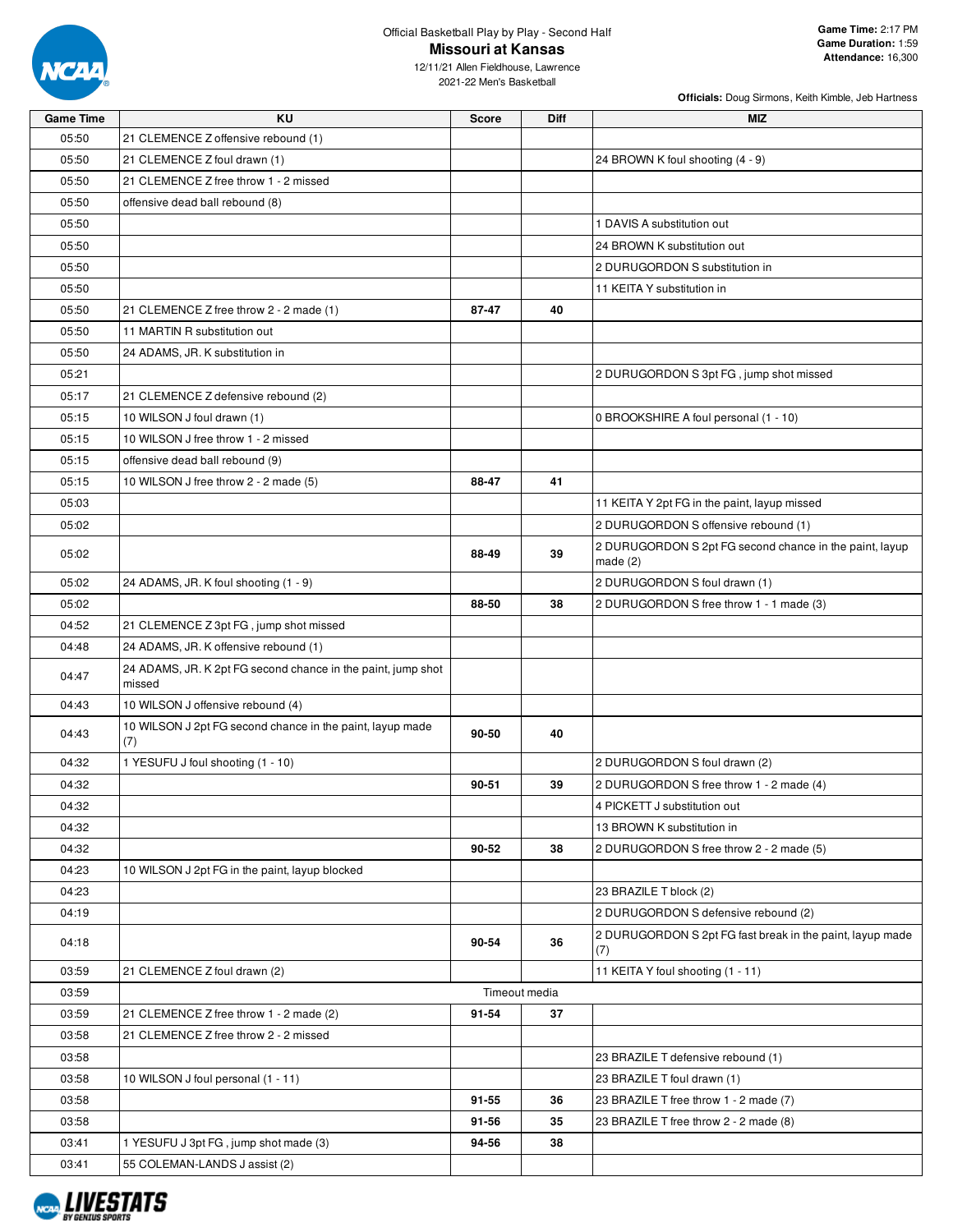

12/11/21 Allen Fieldhouse, Lawrence 2021-22 Men's Basketball

**Game Time KU Score Diff MIZ**

| 03:26 |                                                            | 94-58              | 36 | 2 DURUGORDON S 2pt FG in the paint, layup made (9)                 |
|-------|------------------------------------------------------------|--------------------|----|--------------------------------------------------------------------|
| 03:26 |                                                            |                    |    | 0 BROOKSHIRE A assist (2)                                          |
| 03:13 | 21 CLEMENCE Z 3pt FG, jump shot missed                     |                    |    |                                                                    |
| 03:11 | 24 ADAMS, JR. K offensive rebound (2)                      |                    |    |                                                                    |
| 03:11 | 24 ADAMS, JR. K foul drawn (1)                             |                    |    | 23 BRAZILE T foul shooting (1 - 12)                                |
| 03:11 | 24 ADAMS, JR. K free throw 1 - 2 made (1)                  | 95-58              | 37 |                                                                    |
| 03:11 | 10 WILSON J substitution out                               |                    |    |                                                                    |
| 03:11 | 12 TEAHAN C substitution in                                |                    |    |                                                                    |
| 03:11 | 24 ADAMS, JR. K free throw 2 - 2 made (2)                  | 96-58              | 38 |                                                                    |
| 02:50 | 1 YESUFU J steal (1)                                       |                    |    | 23 BRAZILE T turnover bad pass (1)                                 |
| 02:46 | 1 YESUFU J 2pt FG from turnover in the paint, dunk, missed |                    |    |                                                                    |
| 02:46 |                                                            |                    |    | defensive rebound (24)                                             |
| 02:33 |                                                            | 96-61              | 35 | 0 BROOKSHIRE A 3pt FG, jump shot made (3)                          |
| 02:33 |                                                            |                    |    | 13 BROWN K assist (1)                                              |
| 02:16 | 1 YESUFU J 3pt FG, jump shot missed                        |                    |    |                                                                    |
| 02:13 |                                                            |                    |    | 13 BROWN K defensive rebound (2)                                   |
| 01:50 |                                                            |                    |    | 0 BROOKSHIRE A 2pt FG in the paint, turnaround jump shot<br>missed |
| 01:46 | 21 CLEMENCE Z defensive rebound (3)                        |                    |    |                                                                    |
| 01:43 | 55 COLEMAN-LANDS J 3pt FG fast break, jump shot made (8)   | 99-61              | 38 |                                                                    |
| 01:43 | 1 YESUFU J assist (2)                                      |                    |    |                                                                    |
| 01:20 |                                                            |                    |    | 13 BROWN K 3pt FG, jump shot missed                                |
| 01:13 | 55 COLEMAN-LANDS J defensive rebound (2)                   |                    |    |                                                                    |
| 01:08 | 12 TEAHAN C 3pt FG fast break, jump shot made (3)          | 102-61             | 41 |                                                                    |
| 01:08 | 1 YESUFU J assist (3)                                      |                    |    |                                                                    |
| 01:02 | 55 COLEMAN-LANDS J substitution out                        |                    |    |                                                                    |
| 01:02 | 20 JANKOVICH M substitution in                             |                    |    |                                                                    |
| 00:54 | 20 JANKOVICH M foul shooting (1 - 12)                      |                    |    | 2 DURUGORDON S foul drawn (3)                                      |
| 00:54 |                                                            | 102-62             | 40 | 2 DURUGORDON S free throw 1 - 2 made (10)                          |
| 00:54 |                                                            | 102-63             | 39 | 2 DURUGORDON S free throw 2 - 2 made (11)                          |
| 00:41 | 1 YESUFU J turnover bad pass (1)                           |                    |    | 2 DURUGORDON S steal (1)                                           |
| 00:36 |                                                            |                    |    | 2 DURUGORDON S turnover lost ball (1)                              |
| 00:20 | 20 JANKOVICH M 3pt FG from turnover, jump shot missed      |                    |    |                                                                    |
| 00:18 |                                                            |                    |    | 2 DURUGORDON S defensive rebound (3)                               |
| 00:13 |                                                            | 102-65             | 37 | 23 BRAZILE T 2pt FG fast break in the paint, alleyoop made<br>(10) |
| 00:13 |                                                            |                    |    | 13 BROWN K assist (2)                                              |
|       |                                                            | <b>END OF GAME</b> |    |                                                                    |

**KU 102-65 MIZ**

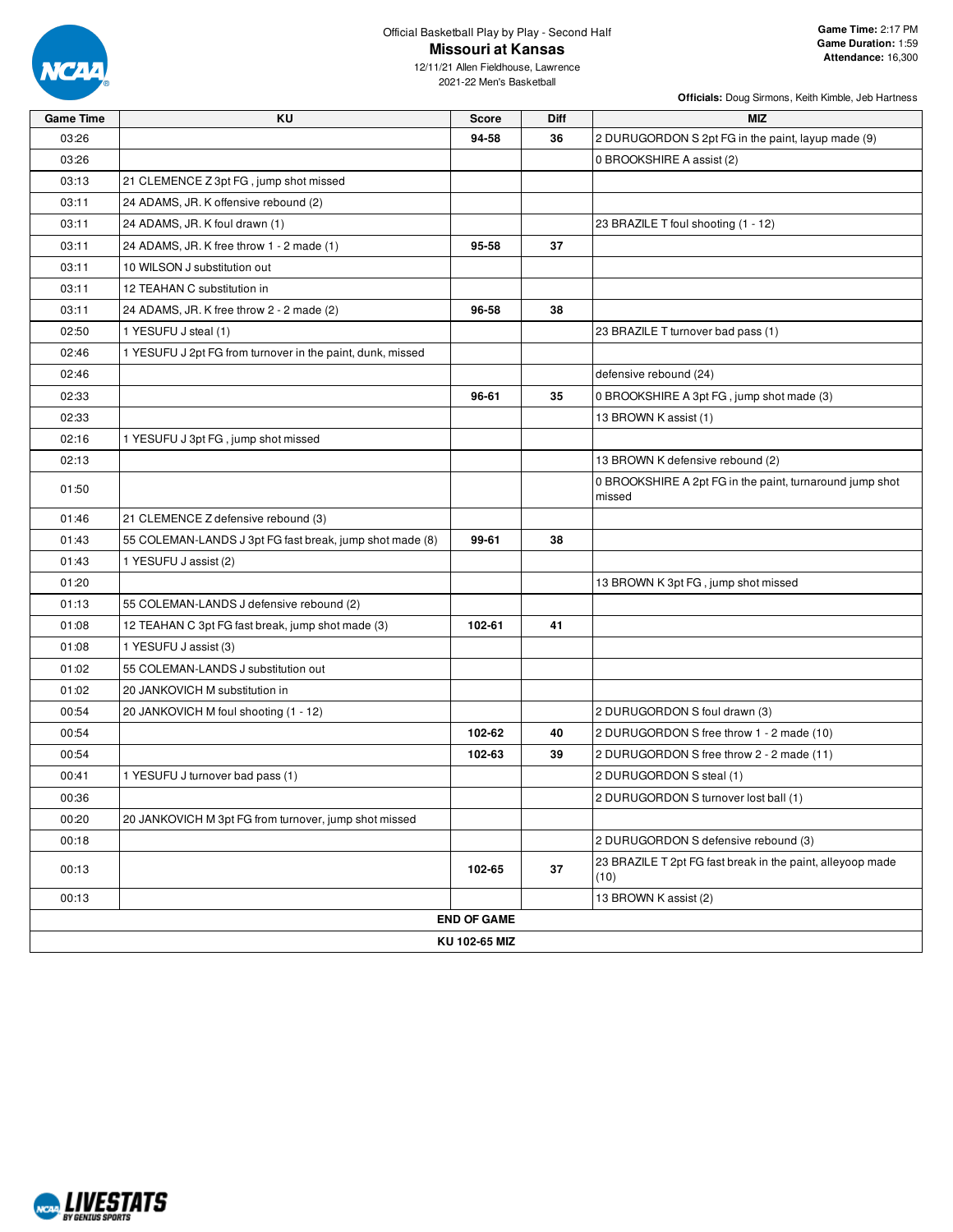

#### Official Basketball Box Score - Second Half **Missouri at Kansas**

12/11/21 Allen Fieldhouse, Lawrence 2021-22 Men's Basketball

**Officials:** Doug Sirmons, Keith Kimble, Jeb Hartness

|               |                       |         | FG      | 3P       | FТ        |           |              | <b>Rebounds</b> |                | <b>Fouls</b>    | <b>TP</b> | AS TO ST |    |   | <b>Blocks</b>  |             |       |
|---------------|-----------------------|---------|---------|----------|-----------|-----------|--------------|-----------------|----------------|-----------------|-----------|----------|----|---|----------------|-------------|-------|
|               | NO. Name              | Min     | M-A     | M-A      | M-A       | <b>OR</b> | DR.          | <b>TOT</b>      | <b>PF</b>      | FD.             |           |          |    |   | <b>BS</b>      | <b>BA</b>   | $+/-$ |
| 24            | F<br>Kobe Brown       | 14:10   | $1-2$   | $0-0$    | 1-2       | 2         | 0            | 2               | 2              | 2               | 3         |          | 2  | 0 |                | 0           | $-17$ |
| 32            | Jordan Wilmore        | F102:32 | $0 - 1$ | $0 - 0$  | $0 - 0$   | $\Omega$  |              | 1               | $\overline{2}$ |                 | $\Omega$  |          | 1  | 0 | $\Omega$       | $\mathbf 0$ | $-7$  |
|               | Amari Davis<br>GI     | 09:04   | $0 - 1$ | $0 - 1$  | $0 - 0$   | $\Omega$  | 0            | 0               | $\Omega$       | 0               | $\Omega$  | 0        | 2  | 0 | $\Omega$       | $\Omega$    | $-16$ |
| 4             | Javon Pickett<br>Gl   | 14:39   | $2 - 4$ | $0 - 0$  | $0 - 0$   |           |              | $\overline{2}$  | 3              | $\Omega$        | 4         |          | 0  | 0 | $\Omega$       |             | $-14$ |
| 12            | DaJuan Gordon<br>GI   | 11:51   | $2-6$   | $0 - 2$  | 1-3       | 2         | 0            | 2               |                | 3               | 5         |          | 0  | 0 | $\Omega$       | 0           | -10   |
| 21            | Ronnie DeGray III     | 06:15   | $2 - 4$ | $0 - 2$  | $1 - 1$   | $\Omega$  | $\Omega$     | $\mathbf 0$     |                |                 | 5         | 0        |    |   | $\Omega$       | $\Omega$    | -3    |
| 0             | Anton Brookshire      | 09:12   | 1-2     | 1-1      | $0 - 0$   |           | 0            | 1               |                | 0               | 3         | 2        |    | 0 | $\Omega$       | 0           | 2     |
| 23            | <b>Trevon Brazile</b> | 11:13   | $2 - 3$ | $1 - 2$  | $2 - 2$   | $\Omega$  |              | 1               |                |                 | 7         | 0        |    | 0 |                | $\Omega$    | -5    |
| 13            | Kaleb Brown           | 09:24   | $0 - 1$ | $0 - 1$  | $0 - 2$   | $\Omega$  | 2            | 2               | $\Omega$       |                 | $\Omega$  | 2        | 0  |   | $\Omega$       | $\Omega$    | -9    |
| 2             | Sean Durugordon       | 05:50   | $3 - 4$ | $0 - 1$  | $5-5$     |           | $\mathbf{2}$ | 3               | $\Omega$       | 3               | 11        | 0        |    |   | $\Omega$       | $\Omega$    | 2     |
| 11            | Yaya Keita            | 05:50   | $0 - 1$ | $0 - 0$  | $0 - 0$   | 0         | 0            | 0               |                | 0               | 0         | 0        | 0  | 0 | 0              | 0           | 2     |
| Team          |                       |         |         |          |           | $\Omega$  |              | 1               |                |                 | $\Omega$  |          | 1  |   |                |             |       |
| <b>Totals</b> |                       |         |         | $2 - 10$ | $10 - 15$ | 7         | 8            | 15              | 12             | 12 <sub>1</sub> | 38        | 8        | 10 | 3 | $\overline{c}$ |             | -15   |

| <b>Shooting By Period</b> |           |       |  |  |  |  |  |  |  |
|---------------------------|-----------|-------|--|--|--|--|--|--|--|
| ond FG%                   | 13-29     | 44.8% |  |  |  |  |  |  |  |
| 3PT%                      | $2 - 10$  | 20.0% |  |  |  |  |  |  |  |
| FT%                       | $10 - 15$ | 66.7% |  |  |  |  |  |  |  |
| GM FG%                    | 13-29     | 44.8% |  |  |  |  |  |  |  |
| 3PT%                      | $2 - 10$  | 20.0% |  |  |  |  |  |  |  |
| FT%                       | $10 - 15$ | 66.7% |  |  |  |  |  |  |  |

Dead Ball Rebounds: 1, 0

| Kansas | 53 |  |
|--------|----|--|
|--------|----|--|

**Technical Fouls:**Wilmore 2<sup>nd</sup>12:11

**Technical Fouls:**:NONE

|               |                          |       | <b>FG</b> | 3P       | FT        | <b>Rebounds</b> |                | <b>Fouls</b>   |             | TP             |                |                |          | <b>AS TO</b> |           | <b>ST</b>    |    | <b>Blocks</b> | $+/-$ |  |
|---------------|--------------------------|-------|-----------|----------|-----------|-----------------|----------------|----------------|-------------|----------------|----------------|----------------|----------|--------------|-----------|--------------|----|---------------|-------|--|
|               | NO. Name                 | Min   | M-A       | M-A      | M-A       | OR.             |                | DR TOT         |             | PF FD          |                |                |          |              | <b>BS</b> | <b>BA</b>    |    |               |       |  |
| 33            | F<br>David McCormack     | 10:44 | $2 - 3$   | $0 - 0$  | $3-5$     | 2               | 0              | 2              | 2           | 3              | 7              |                |          | 0            | 0         |              | 14 |               |       |  |
|               | Christian Braun<br>Gl    | 09:34 | $1 - 2$   | $0 - 1$  | $1-2$     | 0               | $\overline{2}$ | $\overline{c}$ | $\Omega$    | 3              | 3              | $\Omega$       | 0        | 0            |           | $\Omega$     | 9  |               |       |  |
| 3             | Dajuan Harris<br>GI      | 09:20 | $1 - 1$   | $1 - 1$  | $0 - 0$   | 0               | 0              | 0              | $\Omega$    | 0              | 3              |                | 0        | 0            | 0         | $\Omega$     | 8  |               |       |  |
| 11            | <b>Remy Martin</b><br>GI | 12:07 | $2 - 2$   | $1 - 1$  | $1-2$     | $\Omega$        |                | 1              | $\Omega$    |                | 6              |                |          | $\mathbf 0$  | 0         | $\Omega$     | 19 |               |       |  |
| 30            | Ochai Agbaji<br>G        | 11:51 | $3-5$     | $2 - 3$  | $0 - 0$   | 0               | 3              | 3              |             | 0              | 8              |                |          | 0            | 0         | 0            | 10 |               |       |  |
| 44            | Mitch Lightfoot          | 02:09 | $0 - 0$   | $0 - 0$  | $1-2$     | 0               | $\Omega$       | $\mathbf 0$    | 4           | $\Omega$       |                | $\Omega$       |          | 0            | 0         | $\Omega$     | 0  |               |       |  |
| 10            | Jalen Wilson             | 09:32 | $3-6$     | $0 - 2$  | $1-2$     |                 | 3              | 4              |             |                | 7              | $\Omega$       |          | $\Omega$     | 0         |              | 6  |               |       |  |
| 55            | Jalen Coleman-Lands      | 09:24 | $3-3$     | $2 - 2$  | $0 - 0$   |                 |                | $\overline{2}$ |             | $\Omega$       | 8              | $\overline{c}$ | $\Omega$ |              | 0         | $\Omega$     | 10 |               |       |  |
|               | Joseph Yesufu            | 08:09 | $1-3$     | $1-2$    | $0 - 0$   | 0               | 0              | 0              |             | 0              | 3              | 3              |          |              | 0         | $\Omega$     | 5  |               |       |  |
| 21            | Zach Clemence            | 07:07 | $0 - 3$   | $0 - 2$  | $2 - 4$   |                 | $\overline{2}$ | 3              | $\Omega$    | $\overline{2}$ | $\overline{2}$ | $\mathbf 0$    | 0        | $\Omega$     | 0         | $\Omega$     |    |               |       |  |
| 24            | KJ Adams, Jr.            | 05:50 | $0 - 1$   | $0 - 0$  | $2 - 2$   | $\overline{2}$  | $\Omega$       | $\overline{c}$ |             |                | 2              | $\mathbf{0}$   | 0        | 0            | 0         | $\Omega$     | -3 |               |       |  |
| 12            | Chris Teahan             | 03:11 | $1 - 1$   | $1 - 1$  | $0-0$     | 0               | $\mathbf 0$    | $\mathbf 0$    | $\mathbf 0$ | $\mathbf 0$    | 3              | $\mathbf 0$    | 0        | $\Omega$     | 0         | $\Omega$     | 0  |               |       |  |
| 20            | Michael Jankovich        | 01:02 | $0 - 1$   | $0 - 1$  | $0 - 0$   | 0               | $\Omega$       | $\Omega$       |             | 0              | 0              | $\Omega$       | 0        | 0            | $\Omega$  | $\Omega$     | -4 |               |       |  |
| Team          |                          |       |           |          |           |                 |                | $\overline{2}$ |             |                | $\Omega$       |                | 0        |              |           |              |    |               |       |  |
| <b>Totals</b> |                          |       | $17-31$   | $8 - 16$ | $11 - 19$ | 8               | 13             | 21             | 12          | 11             | 53             | 9              | 6        | 2            |           | $\mathbf{2}$ | 15 |               |       |  |

| <b>Shooting By Period</b> |           |       |  |  |  |  |  |  |  |  |
|---------------------------|-----------|-------|--|--|--|--|--|--|--|--|
| 2 <sup>nd</sup> FG%       | 17-31     | 54.8% |  |  |  |  |  |  |  |  |
| 50.0%<br>3PT%<br>$8 - 16$ |           |       |  |  |  |  |  |  |  |  |
| FT%                       | $11 - 19$ | 57.9% |  |  |  |  |  |  |  |  |
| GM FG%                    | 17-31     | 54.8% |  |  |  |  |  |  |  |  |
| 3PT%                      | $8 - 16$  | 50.0% |  |  |  |  |  |  |  |  |
| 57.9%<br>FT%<br>$11 - 19$ |           |       |  |  |  |  |  |  |  |  |

Dead Ball Rebounds: 6, 0

|                                                                     | <b>MIZ</b> | ΚU                                      |  |  |  |
|---------------------------------------------------------------------|------------|-----------------------------------------|--|--|--|
| <b>Biggest lead</b>                                                 |            | $0(1st20:00)$ 41 (2 <sup>nd</sup> 5:15) |  |  |  |
| <b>Best Scoring Run</b> $ 4(2^{nd} 10:54) $ 9(2 <sup>nd</sup> 5:15) |            |                                         |  |  |  |
| <b>Lead Changes</b>                                                 |            |                                         |  |  |  |
| <b>Times Tied</b>                                                   |            |                                         |  |  |  |
| Time with Lead                                                      | 00:00      | 19:37                                   |  |  |  |

| <b>Points from</b>    | <b>MIZ</b> | KU |                                                                                                        |  |  |  |  |
|-----------------------|------------|----|--------------------------------------------------------------------------------------------------------|--|--|--|--|
| Turnovers             | 8          | 12 | <b>Period by Period Scoring</b><br>2nd<br>1st<br><b>MIZ</b><br>27<br>38<br>65<br>KU<br>53<br>49<br>102 |  |  |  |  |
| Paint                 | 22         | 12 |                                                                                                        |  |  |  |  |
| <b>Second Chancel</b> | 8          | 12 |                                                                                                        |  |  |  |  |
| <b>Fast Breaks</b>    | 6          | 11 |                                                                                                        |  |  |  |  |
| <b>Bench</b>          | 26         | 26 |                                                                                                        |  |  |  |  |

**Game Notes:**KU 44 M. Lightfoot fouled out with 10:54 remaining in the second half. ♦

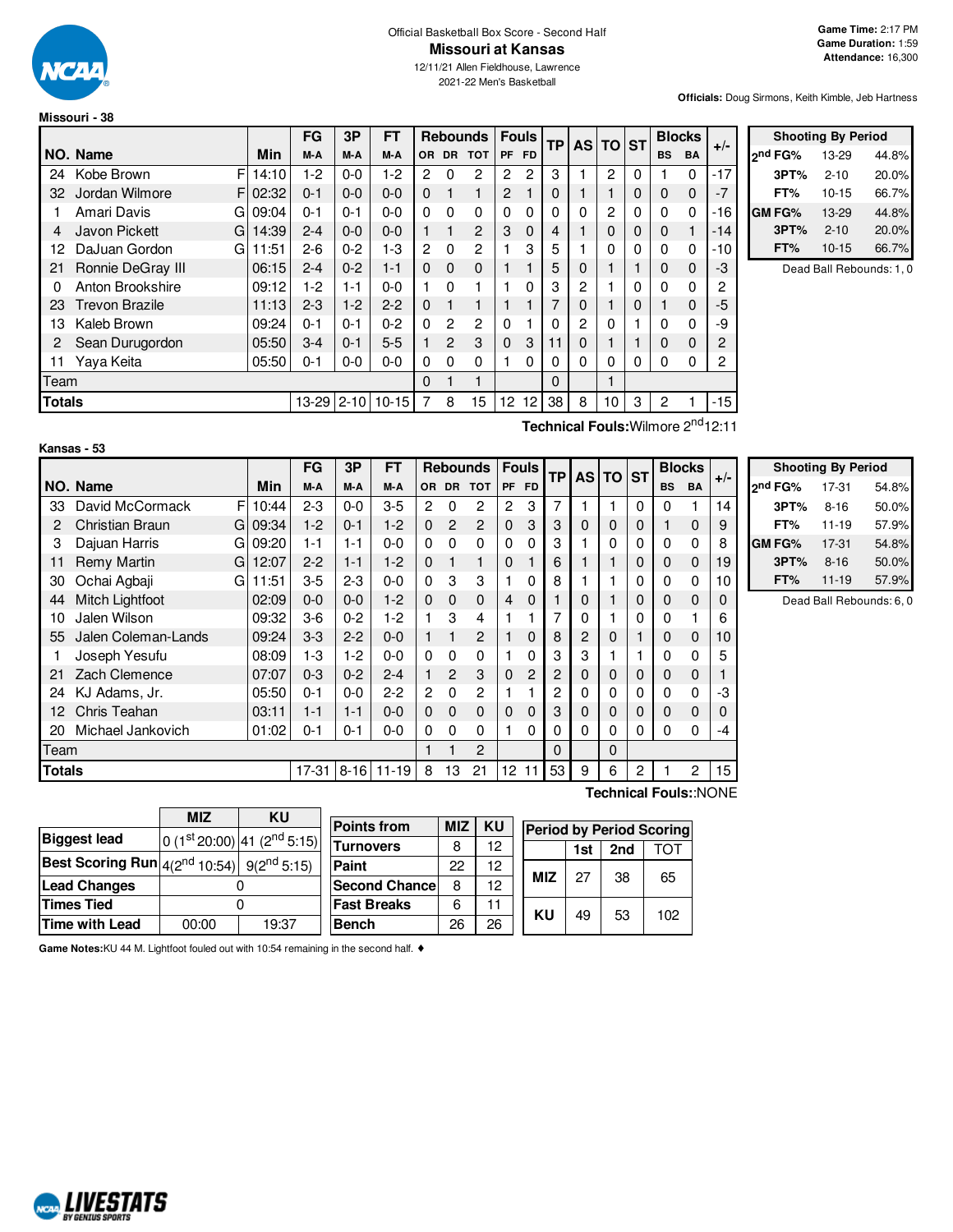

12/11/21 Allen Fieldhouse, Lawrence 2021-22 Men's Basketball







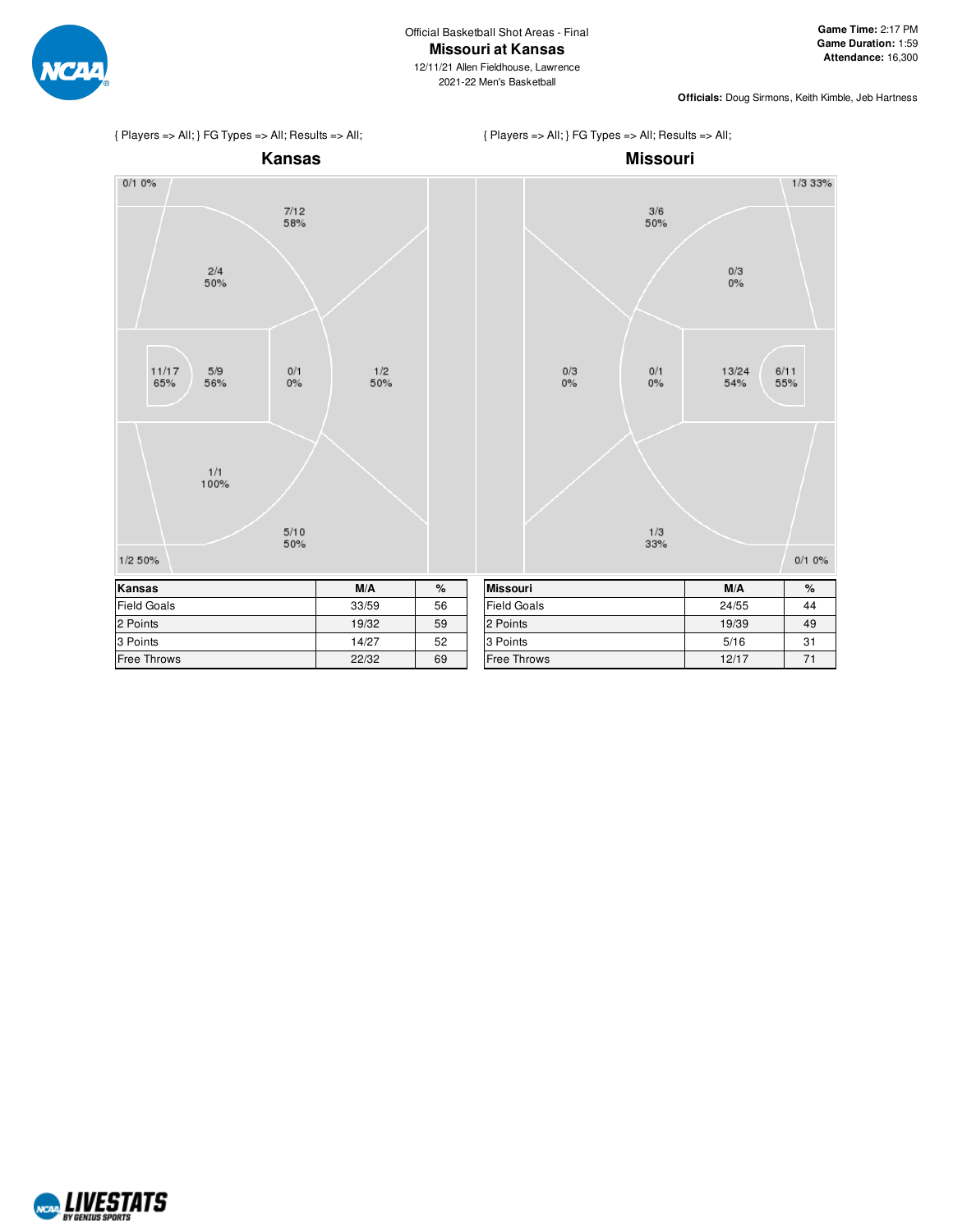

2021-22 Men's Basketball

**Officials:** Doug Sirmons, Keith Kimble, Jeb Hartness

# **Missouri**

| <b>No</b>      | Name                  |       | <b>Mins</b> |           | Score     |                | <b>Points Diff</b> |      | Points per Min |                | <b>Assists</b> |    | <b>Rebounds</b> |                | <b>Steals</b>  |    | <b>Turnovers</b> |
|----------------|-----------------------|-------|-------------|-----------|-----------|----------------|--------------------|------|----------------|----------------|----------------|----|-----------------|----------------|----------------|----|------------------|
|                |                       | On    | Off         | On        | Off       | On             | Off                | On   | Off            | On             | Off            | On | Off             | On             | Off            | On | Off              |
| $\mathbf 0$    | Anton Brookshire      | 19:35 | 20:25       | $43 - 47$ | $22 - 55$ | -4             | $-33$              | 2.20 | 1.08           | 8              | 5              | 15 | 11              | 4              |                | 8  | 12               |
|                | Amari Davis           | 24:58 | 15:02       | $24 - 64$ | $41 - 38$ | $-40$          | 3                  | 0.96 | 2.73           | 5              | 8              | 13 | 13              | 5              | $\overline{2}$ | 13 |                  |
| $\overline{2}$ | Sean Durugordon       | 05:50 | 34:10       | $18 - 16$ | $47 - 86$ | $\overline{2}$ | $-39$              | 3.09 | 1.38           | 3              | 10             | 6  | 20              |                | 6              | 2  | 18               |
| $\overline{4}$ | Javon Pickett         | 33:20 | 06:40       | 49 - 84   | $16 - 18$ | $-35$          | $-2$               | 1.47 | 2.40           | 10             | 3              | 19 |                 | 6              |                | 16 | 4                |
| 11             | Yaya Keita            | 08:03 | 31:57       | $20 - 20$ | $45 - 82$ | 0              | $-37$              | 2.48 | 1.41           | 3              | 10             |    | 19              | 2              | 5              | 2  | 18               |
| 12             | DaJuan Gordon         | 24:24 | 15:36       | $43 - 59$ | $22 - 43$ | $-16$          | $-21$              | 1.76 | 1.41           | 9              | 4              | 18 | 8               | 3              |                | 13 |                  |
| 13             | Kaleb Brown           | 11:53 | 28:07       | 18 - 34   | $47 - 68$ | $-16$          | $-21$              | 1.51 | 1.67           | 4              | 9              |    | 19              | 2              | 5              | 8  | 12               |
| 21             | Ronnie DeGray III     | 19:58 | 20:02       | $25 - 48$ | $40 - 54$ | $-23$          | $-14$              | 1.25 | 2.00           | 3              | 10             | 14 | 12              | 5              | $\overline{2}$ | 10 | 10               |
| 23             | <b>Trevon Brazile</b> | 19:54 | 20:06       | $37 - 50$ | $28 - 52$ | $-13$          | $-24$              | .86  | 1.39           | $\overline{ }$ | 6              | 13 | 13              | $\overline{c}$ |                | 8  | 12               |
| 24             | Kobe Brown            | 23:44 | 16:16       | $39 - 63$ | $26 - 39$ | $-24$          | $-13$              | 1.64 | 1.60           | 9              | 4              | 15 | 11              | 3              |                | 13 |                  |
| 32             | Jordan Wilmore        | 08:21 | 31:39       | $9 - 25$  | $56 - 77$ | $-16$          | $-21$              | .08  | .77            | 4              | 9              | 3  | 23              | $\overline{2}$ | 5              |    | 13               |

# **Kansas**

| No | Name                |           | <b>Mins</b> |           | Score      |          | <b>Points Diff</b> |      | Points per Min |                 | <b>Assists</b> |                | <b>Rebounds</b> |                | <b>Steals</b> |                | <b>Turnovers</b> |
|----|---------------------|-----------|-------------|-----------|------------|----------|--------------------|------|----------------|-----------------|----------------|----------------|-----------------|----------------|---------------|----------------|------------------|
|    |                     | <b>On</b> | <b>Off</b>  | On        | Off        | On       | Off                | On   | Off            | On              | Off            | On             | Off             | On.            | Off           | On             | <b>Off</b>       |
|    | Joseph Yesufu       | 08:09     | 31:51       | $23 - 18$ | $79 - 47$  | 5        | 32                 | 2.82 | 2.48           | 4               | 16             | 9              | 27              |                | 5             |                | 10               |
| 2  | Christian Braun     | 28:34     | 11:26       | $72 - 41$ | $30 - 24$  | 31       | 6                  | 2.52 | 2.62           | 15              | 5              | 25             | 11              | 3              | 3             | 9              | $\overline{2}$   |
| 3  | Dajuan Harris       | 24:43     | 15:17       | $62 - 33$ | $40 - 32$  | 29       | 8                  | 2.51 | 2.62           | 14              | 6              | 20             | 16              | 3              | 3             | 8              | 3                |
| 10 | Jalen Wilson        | 17:39     | 22:21       | $45 - 33$ | $57 - 32$  | 12       | 25                 | 2.55 | 2.55           | 5               | 15             | 18             | 18              | $\overline{2}$ | 4             | 5              | 6                |
| 11 | Remy Martin         | 28:37     | 11:23       | $75 - 39$ | $27 - 26$  | 36       |                    | 2.62 | 2.37           | 16              | 4              | 26             | 10              | 5              |               |                | 4                |
| 12 | Chris Teahan        | 03:11     | 36:49       | $7 - 7$   | $95 - 58$  | $\Omega$ | 37                 | 2.20 | 2.58           | $\overline{2}$  | 18             | $\overline{2}$ | 34              |                | 5             |                | 10               |
| 20 | Michael Jankovich   | 01:02     | 38:58       | $0 - 4$   | $102 - 61$ | -4       | 41                 | 0.00 | 2.62           | $\Omega$        | 20             | <sup>0</sup>   | 36              | 0              | 6             |                | 10               |
| 21 | Zach Clemence       | 07:07     | 32:53       | $19 - 18$ | $83 - 47$  |          | 36                 | 2.67 | 2.52           | 4               | 16             | 8              | 28              |                | 5             |                | 10               |
| 24 | KJ Adams, Jr.       | 05:50     | 34:10       | $15 - 18$ | $87 - 47$  | -3       | 40                 | 2.57 | 2.55           | 3               | 17             | 6              | 30              |                | 5             |                | 10               |
| 30 | Ochai Agbaji        | 30:08     | 09:52       | $75 - 45$ | $27 - 20$  | 30       | $\overline{7}$     | 2.49 | 2.74           | 16 <sup>°</sup> | $\overline{4}$ | 24             | 12              | 5              |               | 9              | $\overline{2}$   |
| 33 | David McCormack     | 20:44     | 19:16       | $58 - 30$ | $44 - 35$  | 28       | 9                  | 2.80 | 2.28           | 12 <sup>2</sup> | 8              | 21             | 15              | 4              | 2             | 5              | 6                |
| 44 | Mitch Lightfoot     | 12:09     | 27:51       | $25 - 17$ | $77 - 48$  | 8        | 29                 | 2.06 | 2.76           | 4               | 16             | $\overline{ }$ | 29              |                | 5             | 5              | 6                |
| 55 | Jalen Coleman-Lands | 12:07     | 27:53       | $34 - 22$ | $68 - 43$  | 12       | 25                 | 2.81 | 2.44           | 5               | 15             | 14             | 22              | 3              | 3             | $\overline{2}$ | 9                |

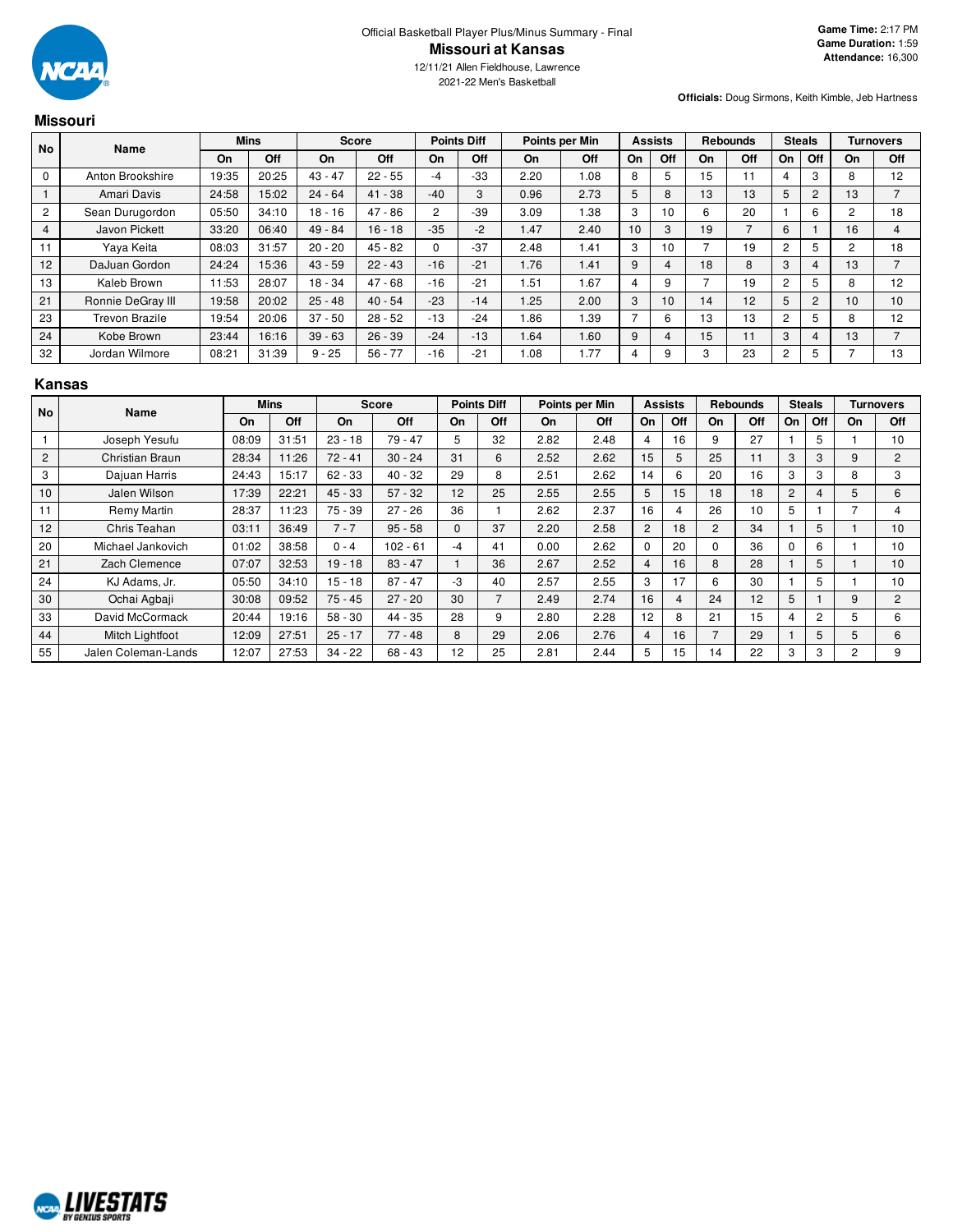

2021-22 Men's Basketball

**Officials:** Doug Sirmons, Keith Kimble, Jeb Hartness

# Players => AllFG Types=>AllResults=>All **Missouri**



**Blow Up Chart**



| <b>Missouri</b> | M/A   | %  | <b>Missouri</b>            | M/A       | %   |
|-----------------|-------|----|----------------------------|-----------|-----|
| Field Goals     | 24/55 | 44 | <b>Points in the Paint</b> | 38(19/35) | 54  |
| 2 Points        | 19/39 | 49 | <b>Fast Break Points</b>   | 8(4/4)    | 100 |
| 3 Points        | 5/16  | 31 | Second Chance Points       | 12(8/13)  | 62  |
| Free Throws     | 12/17 | 71 | <b>Effective FG%</b>       | 48        |     |

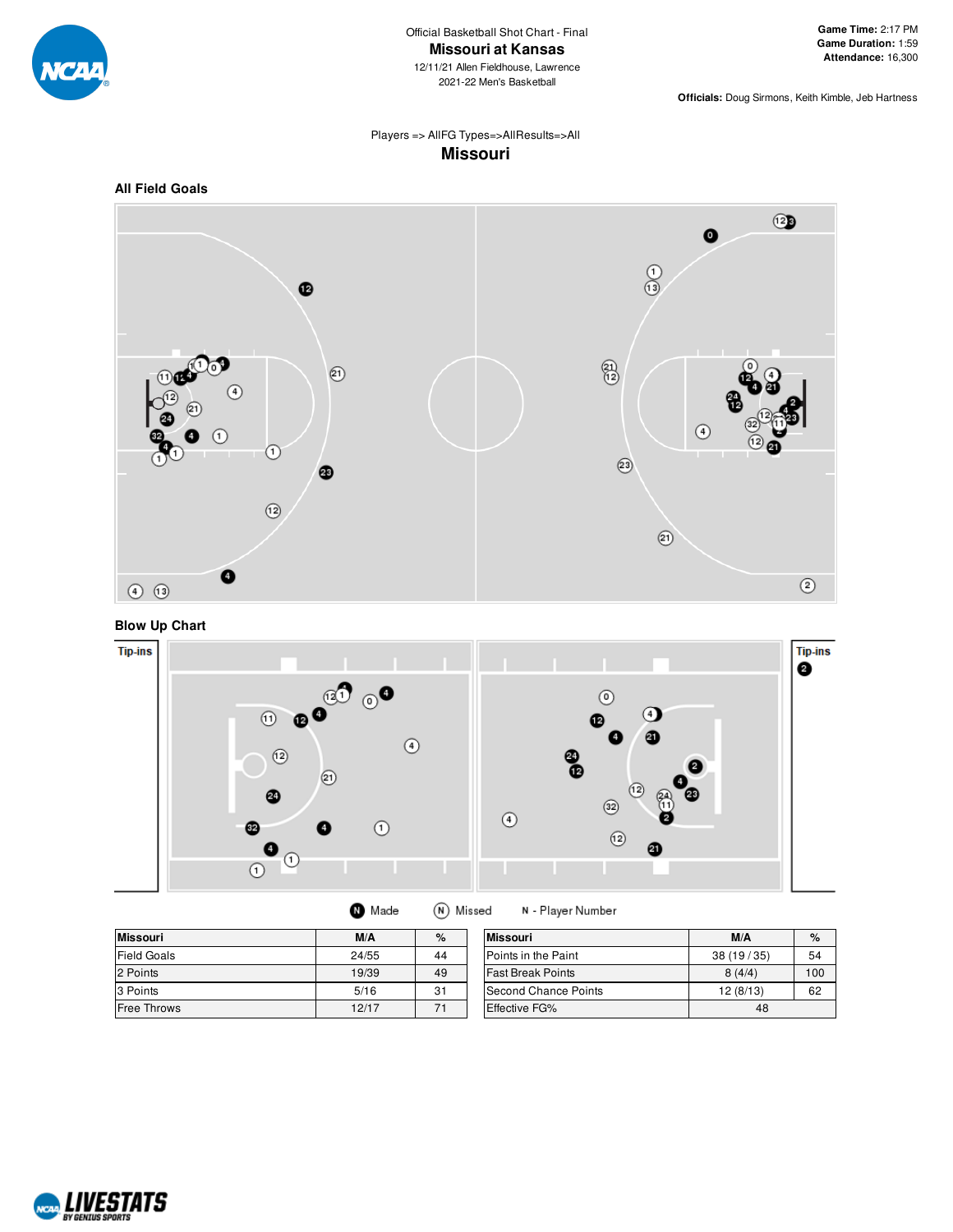

Official Basketball Shot Chart - Final **Missouri at Kansas**

12/11/21 Allen Fieldhouse, Lawrence 2021-22 Men's Basketball

**Officials:** Doug Sirmons, Keith Kimble, Jeb Hartness

# Players => AllFG Types=>AllResults=>All **Kansas**







| Made |  |  | (N) Missed |  |
|------|--|--|------------|--|
|------|--|--|------------|--|

N - Player Number

| <b>Kansas</b>      | M/A   | %  | Kansas                   | M/A        | $\%$ |
|--------------------|-------|----|--------------------------|------------|------|
| <b>Field Goals</b> | 33/59 | 56 | Points in the Paint      | 32(16/26)  | 62   |
| 2 Points           | 19/32 | 59 | <b>Fast Break Points</b> | 23(10/10)  | 100  |
| 3 Points           | 14/27 | 52 | Second Chance Points     | 20 (15/20) | 75   |
| <b>Free Throws</b> | 22/32 | 69 | <b>Effective FG%</b>     | 68         |      |

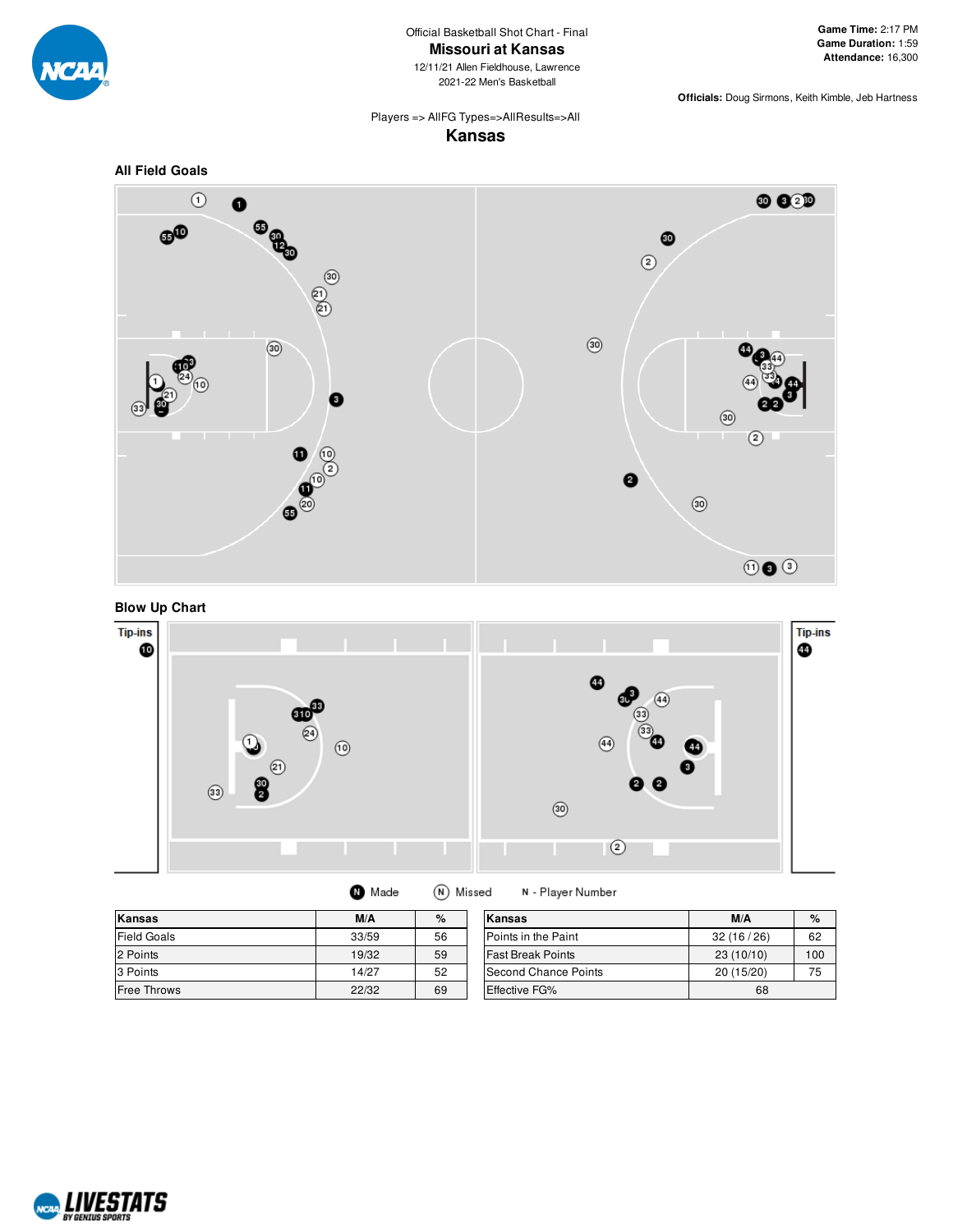

2021-22 Men's Basketball

**Missouri**

| Lineup                                                                         | Quarter<br>On  | Time<br>On | Quarter<br>Off | Time<br>Off | Time on<br>Court | Score   | Score<br><b>Diff</b> |                |              |                | <b>Reb Stl Tov Ass</b> | <b>PPP</b> |
|--------------------------------------------------------------------------------|----------------|------------|----------------|-------------|------------------|---------|----------------------|----------------|--------------|----------------|------------------------|------------|
| 1- Davis A/4- Pickett J/12- Gordon D/24- Brown K/32- Wilmore J/                | $\mathbf{1}$   | 20:00      | $\mathbf{1}$   | 17:25       | 02:35            | $3-6$   | -3                   | $\mathbf{1}$   | $\mathbf{1}$ | $\mathbf{1}$   | 1                      | 0.7500     |
| 0- Brookshire A/4- Pickett J/12- Gordon D/24- Brown K/32- Wilmore J/           | $\mathbf{1}$   | 17:25      | $\mathbf{1}$   | 17:11       | 00:14            | $0 - 2$ | $-2$                 | $\mathbf 0$    | $\mathbf 0$  | $\mathbf 0$    | $\Omega$               | 0.0000     |
| 0- Brookshire A/4- Pickett J/12- Gordon D/21- DeGray III R/24- Brown<br>K/     | $\mathbf{1}$   | 17:11      | $\mathbf{1}$   | 15:28       | 01:43            | $4 - 5$ | $-1$                 | $\mathbf{1}$   | $\mathbf 0$  | $\mathbf{1}$   | $\mathbf 0$            | 1.3333     |
| 0- Brookshire A/ 1- Davis A/ 4- Pickett J/ 21- DeGray III R/ 24- Brown K/      | $\mathbf{1}$   | 15:28      | $\mathbf{1}$   | 14:45       | 00:43            | $0 - 3$ | -3                   | $\mathbf 0$    | $\mathbf 0$  | $\mathbf{1}$   | $\Omega$               | 0.0000     |
| 0- Brookshire A/ 1- Davis A/ 12- Gordon D/ 21- DeGray III R/ 24- Brown<br>K/   | $\mathbf{1}$   | 14:45      | $\mathbf{1}$   | 13:26       | 01:19            | $2 - 3$ | $-1$                 | $\overline{2}$ | $\mathbf 0$  | $\mathbf{1}$   | $\Omega$               | 1.0000     |
| 1- Davis A/4- Pickett J/12- Gordon D/21- DeGray III R/23- Brazile T/           | $\mathbf{1}$   | 13:26      | $\mathbf{1}$   | 11:40       | 01:46            | $2 - 4$ | $-2$                 | $\overline{c}$ | $\mathbf 0$  | $\mathbf 0$    | $\mathbf 0$            | 1.0000     |
| 0- Brookshire A/4- Pickett J/12- Gordon D/23- Brazile T/24- Brown K/           | $\mathbf{1}$   | 11:40      | $\mathbf{1}$   | 09:31       | 02:09            | $8 - 3$ | 5                    | $\overline{2}$ | $\mathbf 0$  | $\mathbf{1}$   | $\overline{c}$         | 2.0619     |
| 1- Davis A/4- Pickett J/12- Gordon D/23- Brazile T/24- Brown K/                | 1              | 09:31      | $\mathbf{1}$   | 09:16       | 00:15            | $0 - 2$ | $-2$                 | $\mathbf 0$    | $\mathbf 0$  | $\mathbf 0$    | $\Omega$               | 0.0000     |
| 1- Davis A/4- Pickett J/12- Gordon D/24- Brown K/32- Wilmore J/                | 1              | 09:16      | $\mathbf{1}$   | 08:40       | 00:36            | $2 - 2$ | $\Omega$             | $\mathbf 0$    | $\mathbf 0$  | $\Omega$       |                        | 2.0000     |
| 1- Davis A/4- Pickett J/12- Gordon D/23- Brazile T/32- Wilmore J/              | 1              | 08:40      | $\mathbf{1}$   | 08:12       | 00:28            | $0 - 0$ | $\Omega$             | $\mathbf 0$    | $\mathbf 0$  | $\mathbf{1}$   | $\Omega$               | 0.0000     |
| 1- Davis A/4- Pickett J/21- DeGray III R/23- Brazile T/32- Wilmore J/          | $\mathbf{1}$   | 08:12      | $\mathbf{1}$   | 08:12       | 00:00            | $0 - 2$ | $-2$                 | $\mathbf 0$    | $\mathbf 0$  | $\mathbf 0$    | $\mathbf 0$            | 0.0000     |
| 0- Brookshire A/ 1- Davis A/ 4- Pickett J/ 21- DeGray III R/ 32- Wilmore<br>IJ | 1              | 08:12      | $\mathbf{1}$   | 07:34       | 00:38            | $2 - 0$ | $\overline{2}$       | $\Omega$       | $\mathbf{0}$ | $\Omega$       | $\mathbf{1}$           | 2.0000     |
| 0- Brookshire A/ 1- Davis A/ 4- Pickett J/ 11- Keita Y/ 21- DeGray III R/      | $\mathbf{1}$   | 07:34      | $\mathbf{1}$   | 06:33       | 01:01            | $0 - 2$ | $-2$                 | $\mathbf{1}$   | $\mathbf{1}$ | $\mathbf 0$    | $\Omega$               | 0.0000     |
| 1- Davis A/4- Pickett J/11- Keita Y/12- Gordon D/21- DeGray III R/             | $\mathbf{1}$   | 06:33      | $\mathbf{1}$   | 05:21       | 01:12            | $2 - 2$ | $\Omega$             | $\mathbf 0$    | $\mathbf 0$  | $\mathbf 0$    | $\Omega$               | 1.0000     |
| 1- Davis A/4- Pickett J/12- Gordon D/21- DeGray III R/32- Wilmore J/           | $\mathbf{1}$   | 05:21      | $\mathbf{1}$   | 05:05       | 00:16            | $0 - 0$ | $\Omega$             | $\mathbf{1}$   | $\mathbf 0$  | $\mathbf{1}$   | $\Omega$               | 0.0000     |
| 0- Brookshire A/ 1- Davis A/ 4- Pickett J/ 21- DeGray III R/ 32- Wilmore<br>J/ | $\mathbf{1}$   | 05:05      | $\mathbf{1}$   | 04:03       | 01:02            | $0 - 4$ | $-4$                 | $\mathbf 0$    | $\mathbf{1}$ | 1              | $\Omega$               | 0.0000     |
| 0- Brookshire A/ 1- Davis A/ 4- Pickett J/ 21- DeGray III R/ 23- Brazile T/    | $\mathbf{1}$   | 04:03      | $\mathbf{1}$   | 02:29       | 01:34            | $2 - 2$ | $\mathbf 0$          | $\mathbf{1}$   | $\mathbf{1}$ | $\mathbf 0$    | $\Omega$               | 1.0000     |
| 1- Davis A/4- Pickett J/13- Brown K/21- DeGray III R/23- Brazile T/            | $\mathbf{1}$   | 02:29      | $\overline{2}$ | 20:00       | 02:29            | $0 - 7$ | $-7$                 | $\mathbf 0$    | $\mathbf 0$  | $\overline{2}$ | $\Omega$               | 0.0000     |
| 1- Davis A/4- Pickett J/12- Gordon D/24- Brown K/32- Wilmore J/                | $\overline{c}$ | 20:00      | $\overline{c}$ | 18:20       | 01:40            | $2 - 6$ | $-4$                 | $\mathbf 0$    | $\mathbf 0$  | $\mathbf{1}$   | $\mathbf{1}$           | 0.5814     |
| 1- Davis A/4- Pickett J/12- Gordon D/21- DeGray III R/24- Brown K/             | $\overline{c}$ | 18:20      | $\overline{c}$ | 16:07       | 02:13            | $3-8$   | $-5$                 | $\mathbf{1}$   | $\mathbf 0$  | $\mathbf 0$    | $\Omega$               | 1.0417     |
| 0- Brookshire A/4- Pickett J/12- Gordon D/23- Brazile T/24- Brown K/           | $\overline{c}$ | 16:07      | 2              | 13:03       | 03:04            | $7 - 7$ | $\Omega$             | $\overline{2}$ | $\mathbf 0$  | $\mathbf{1}$   | $\overline{2}$         | 1.4000     |
| 1- Davis A/4- Pickett J/12- Gordon D/24- Brown K/32- Wilmore J/                | $\overline{c}$ | 13:03      | $\overline{c}$ | 12:43       | 00:20            | $0 - 0$ | $\Omega$             | $\mathbf{1}$   | $\mathbf 0$  | $\mathbf{1}$   | $\Omega$               | 0.0000     |
| 1- Davis A/ 12- Gordon D/ 13- Brown K/ 24- Brown K/ 32- Wilmore J/             | $\overline{c}$ | 12:43      | $\overline{c}$ | 12:11       | 00:32            | $0 - 3$ | -3                   | $\mathbf 0$    | $\mathbf 0$  | $\mathbf{1}$   | $\Omega$               | 0.0000     |
| 1- Davis A/ 12- Gordon D/ 13- Brown K/ 21- DeGray III R/ 24- Brown K/          | $\overline{c}$ | 12:11      | $\overline{2}$ | 11:54       | 00:17            | $0 - 0$ | $\Omega$             | $\mathbf 0$    | $\mathbf 0$  | $\mathbf 0$    | $\Omega$               | 0.0000     |
| 1- Davis A/4- Pickett J/12- Gordon D/21- DeGray III R/24- Brown K/             | $\overline{c}$ | 11:54      | $\overline{c}$ | 10:11       | 01:43            | $4 - 1$ | 3                    | 3              | $\mathbf{1}$ | $\mathbf{1}$   | $\mathbf{1}$           | 0.9259     |
| 4- Pickett J/ 12- Gordon D/ 13- Brown K/ 21- DeGray III R/ 24- Brown K/        | $\overline{c}$ | 10:11      | $\overline{c}$ | 08:09       | 02:02            | $4 - 5$ | $-1$                 | $\mathbf{2}$   | $\mathbf{1}$ | $\overline{c}$ | $\mathbf{1}$           | 0.8000     |
| 4- Pickett J/ 13- Brown K/ 21- DeGray III R/ 23- Brazile T/ 24- Brown K/       | $\overline{c}$ | 08:09      | 2              | 08:09       | 00:00            | $0-0$   | $\mathbf 0$          | $\mathbf 0$    | $\mathbf 0$  | $\mathbf 0$    | $\Omega$               | 0.0000     |
| 1- Davis A/4- Pickett J/13- Brown K/23- Brazile T/24- Brown K/                 | $\overline{c}$ | 08:09      | $\overline{c}$ | 06:08       | 02:01            | $0 - 7$ | $-7$                 | $\mathbf 0$    | $\mathbf 0$  | $\mathbf{1}$   | $\Omega$               | 0.0000     |
| 0- Brookshire A/ 1- Davis A/ 4- Pickett J/ 23- Brazile T/ 24- Brown K/         | $\overline{2}$ | 06:08      | $\overline{2}$ | 05:50       | 00:18            | $0 - 0$ | $\Omega$             | $\mathbf 0$    | $\mathbf 0$  | $\mathbf 0$    | $\Omega$               | 0.0000     |
| 0- Brookshire A/2- Durugordon S/4- Pickett J/11- Keita Y/23- Brazile<br>T/     | $\overline{2}$ | 05:50      | $\overline{2}$ | 04:32       | 01:18            | $4 - 4$ | $\Omega$             | $\mathbf{1}$   | $\mathbf 0$  | $\Omega$       | $\Omega$               | 1.3889     |
| 0- Brookshire A/2- Durugordon S/11- Keita Y/13- Brown K/23- Brazile<br>T/      | $\overline{2}$ | 04:32      | $\overline{c}$ | 00:00       | 04:32            | $14-12$ | $\overline{2}$       | 5              | $\mathbf{1}$ | $\overline{2}$ | 3                      | 1.3725     |

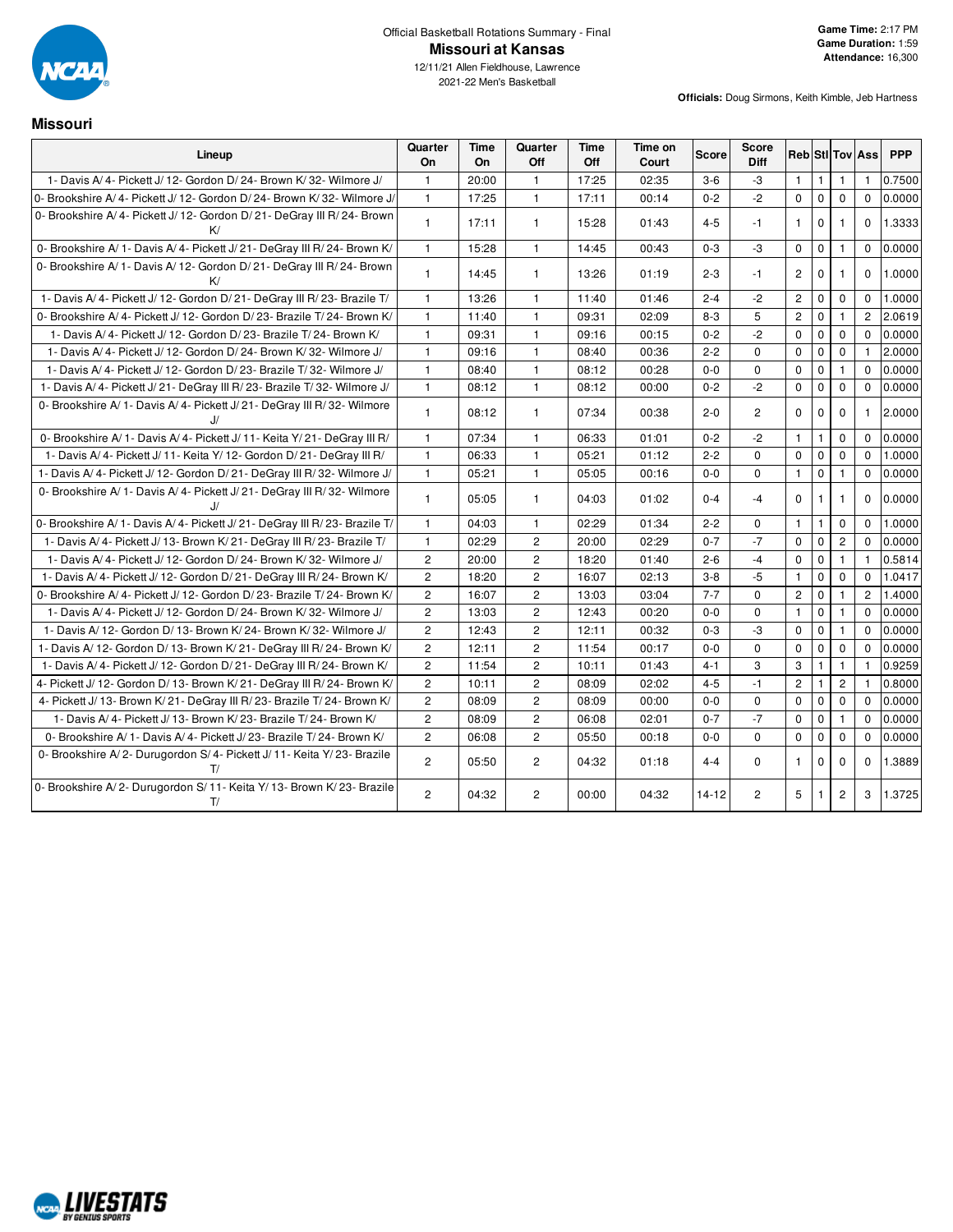

**Kansas**

12/11/21 Allen Fieldhouse, Lawrence 2021-22 Men's Basketball

| Lineup                                                                                | Quarter<br><b>On</b> | <b>Time</b><br>On | Quarter<br>Off | Time<br>Off | Time on<br>Court | <b>Score</b> | Score<br><b>Diff</b> |                |              |              | <b>Reb Sti Tov Ass</b> | <b>PPP</b> |
|---------------------------------------------------------------------------------------|----------------------|-------------------|----------------|-------------|------------------|--------------|----------------------|----------------|--------------|--------------|------------------------|------------|
| 2- Braun C/3- Harris D/11- Martin R/30- Agbaii O/33- McCormack D/                     | $\mathbf{1}$         | 20:00             | $\mathbf{1}$   | 15:28       | 04:32            | $13-7$       | 6                    | 3              | $\mathbf{1}$ | 1            | $\overline{4}$         | 1.7473     |
| 2- Braun C/3- Harris D/11- Martin R/30- Agbaii O/44- Lightfoot M/                     | $\mathbf{1}$         | 15:28             | $\mathbf{1}$   | 13:26       | 02:02            | $6 - 2$      | $\overline{4}$       | $\mathbf 0$    | $\mathbf{1}$ | $\Omega$     | $\overline{c}$         | 2.0000     |
| 2- Braun C/3- Harris D/10- Wilson J/30- Agbaji O/44- Lightfoot M/                     | $\mathbf{1}$         | 13:26             | $\mathbf{1}$   | 11:10       | 02:16            | $4 - 4$      | $\mathbf 0$          | $\mathbf{1}$   | $\mathbf 0$  | $\mathbf 0$  | $\Omega$               | 1.0309     |
| 2- Braun C/ 10- Wilson J/ 11- Martin R/ 30- Agbaji O/ 44- Lightfoot M/                | $\mathbf{1}$         | 11:10             | $\mathbf{1}$   | 09:31       | 01:39            | $3-6$        | $-3$                 | $\mathbf{1}$   | $\mathbf 0$  | $\Omega$     |                        | 1.5000     |
| 2- Braun C/10- Wilson J/11- Martin R/30- Agbaji O/33- McCormack D/                    | $\mathbf{1}$         | 09:31             | $\mathbf{1}$   | 09:16       | 00:15            | $2 - 0$      | $\overline{2}$       | $\mathbf{1}$   | $\mathbf 0$  | $\mathbf 0$  | $\mathbf 0$            | 2.2727     |
| 10- Wilson J/ 11- Martin R/ 30- Agbaji O/ 33- McCormack D/ 55- Coleman-<br>Lands J/   | $\mathbf{1}$         | 09:16             | $\mathbf{1}$   | 08:16       | 01:00            | $2 - 2$      | $\Omega$             | $\Omega$       | -1           | $\Omega$     | $\Omega$               | 1.1364     |
| 2- Braun C/ 10- Wilson J/ 11- Martin R/ 33- McCormack D/ 55- Coleman-<br>Lands J/     | $\mathbf{1}$         | 08:16             | $\mathbf{1}$   | 06:33       | 01:43            | $4 - 2$      | $\overline{c}$       | 3              | $\mathbf{0}$ | 1            | $\Omega$               | 1.0638     |
| 2- Braun C/3- Harris D/11- Martin R/30- Agbaii O/33- McCormack D/                     | $\mathbf{1}$         | 06:33             | $\mathbf{1}$   | 04:03       | 02:30            | $6 - 2$      | $\overline{4}$       | $\mathbf{2}$   | $\mathbf{1}$ | 1            | 3                      | 1.2000     |
| 2- Braun C/3- Harris D/11- Martin R/30- Agbaji O/44- Lightfoot M/                     | $\mathbf{1}$         | 04:03             | $\mathbf{1}$   | 01:14       | 02:49            | $4 - 2$      | $\overline{2}$       | 3              | $\mathbf 0$  | $\mathbf{2}$ | $\Omega$               | 1.0000     |
| 2- Braun C/3- Harris D/10- Wilson J/30- Agbaii O/44- Lightfoot M/                     | 1                    | 01:14             | $\overline{2}$ | 20:00       | 01:14            | $5-0$        | 5                    | $\mathbf{1}$   | $\mathbf{0}$ | $\Omega$     |                        | 2.5000     |
| 2- Braun C/3- Harris D/11- Martin R/30- Agbaii O/33- McCormack D/                     | $\overline{2}$       | 20:00             | $\overline{c}$ | 13:03       | 06:57            | $21 - 12$    | 9                    | 8              | $\mathbf 0$  | 1            | $\overline{4}$         | 2.0588     |
| 2- Braun C/3- Harris D/11- Martin R/30- Agbaii O/44- Lightfoot M/                     | $\overline{2}$       | 13:03             | $\overline{2}$ | 12:43       | 00:20            | $0 - 0$      | $\Omega$             | 0              | $\mathbf 0$  | $\Omega$     | $\Omega$               | 0.0000     |
| 2- Braun C/3- Harris D/10- Wilson J/30- Agbaji O/44- Lightfoot M/                     | $\overline{2}$       | 12:43             | 2              | 10:54       | 01:49            | $3-3$        | $\Omega$             | $\mathbf{1}$   | $\mathbf 0$  | 3            | $\Omega$               | 0.6148     |
| 2- Braun C/3- Harris D/10- Wilson J/30- Agbaii O/33- McCormack D/                     | $\overline{2}$       | 10:54             | $\overline{c}$ | 10:40       | 00:14            | $0 - 1$      | $-1$                 | $\mathbf{1}$   | $\Omega$     | $\Omega$     | $\Omega$               | 0.0000     |
| 2- Braun C/10- Wilson J/11- Martin R/30- Agbaji O/33- McCormack D/                    | $\overline{2}$       | 10:40             | $\overline{2}$ | 10:26       | 00:14            | $1 - 0$      | $\mathbf{1}$         | $\mathbf 0$    | $\mathbf{0}$ | $\Omega$     | $\Omega$               | 2.2727     |
| 10- Wilson J/ 11- Martin R/ 30- Agbaji O/ 33- McCormack D/ 55- Coleman-<br>Lands J/   | $\overline{2}$       | 10:26             | $\overline{2}$ | 08:09       | 02:17            | $5-4$        | $\mathbf{1}$         | $\overline{2}$ | -1           | 1            | $\mathbf{1}$           | 1.0246     |
| 1- Yesufu J/ 10- Wilson J/ 11- Martin R/ 33- McCormack D/ 55- Coleman-<br>Lands J/    | $\overline{2}$       | 08:09             | $\overline{c}$ | 07:07       | 01:02            | $4 - 0$      | 4                    | $\mathbf{1}$   | $\mathbf{0}$ | $\mathbf 0$  | $\mathbf 0$            | 2.0000     |
| 1- Yesufu J/ 10- Wilson J/ 11- Martin R/ 21- Clemence Z/ 55- Coleman-<br>Lands $J/$   | $\overline{2}$       | 07:07             | $\overline{2}$ | 05:50       | 01:17            | $4 - 0$      | 4                    | $\overline{2}$ | $\Omega$     | $\Omega$     | 1                      | 2.1277     |
| 1- Yesufu J/ 10- Wilson J/ 21- Clemence Z/ 24- Adams, Jr. K/ 55- Coleman-<br>Lands J/ | $\overline{2}$       | 05:50             | $\overline{2}$ | 03:11       | 02:39            | $8 - 11$     | $-3$                 | $\overline{4}$ | $\mathbf 0$  | $\Omega$     | $\mathbf{1}$           | 1.5385     |
| 1- Yesufu J/ 12- Teahan C/ 21- Clemence Z/ 24- Adams, Jr. K/ 55-<br>Coleman-Lands J/  | $\overline{2}$       | 03:11             | $\overline{c}$ | 01:02       | 02:09            | $7 - 3$      | 4                    | $\overline{2}$ |              | 0            | $\overline{c}$         | 1.5766     |
| 1- Yesufu J/ 12- Teahan C/ 20- Jankovich M/ 21- Clemence Z/ 24- Adams,<br>Jr. K/      | $\overline{2}$       | 01:02             | $\overline{c}$ | 00:00       | 01:02            | $0 - 4$      | -4                   | $\mathbf 0$    | $\mathbf 0$  |              | $\mathbf 0$            | 0.0000     |

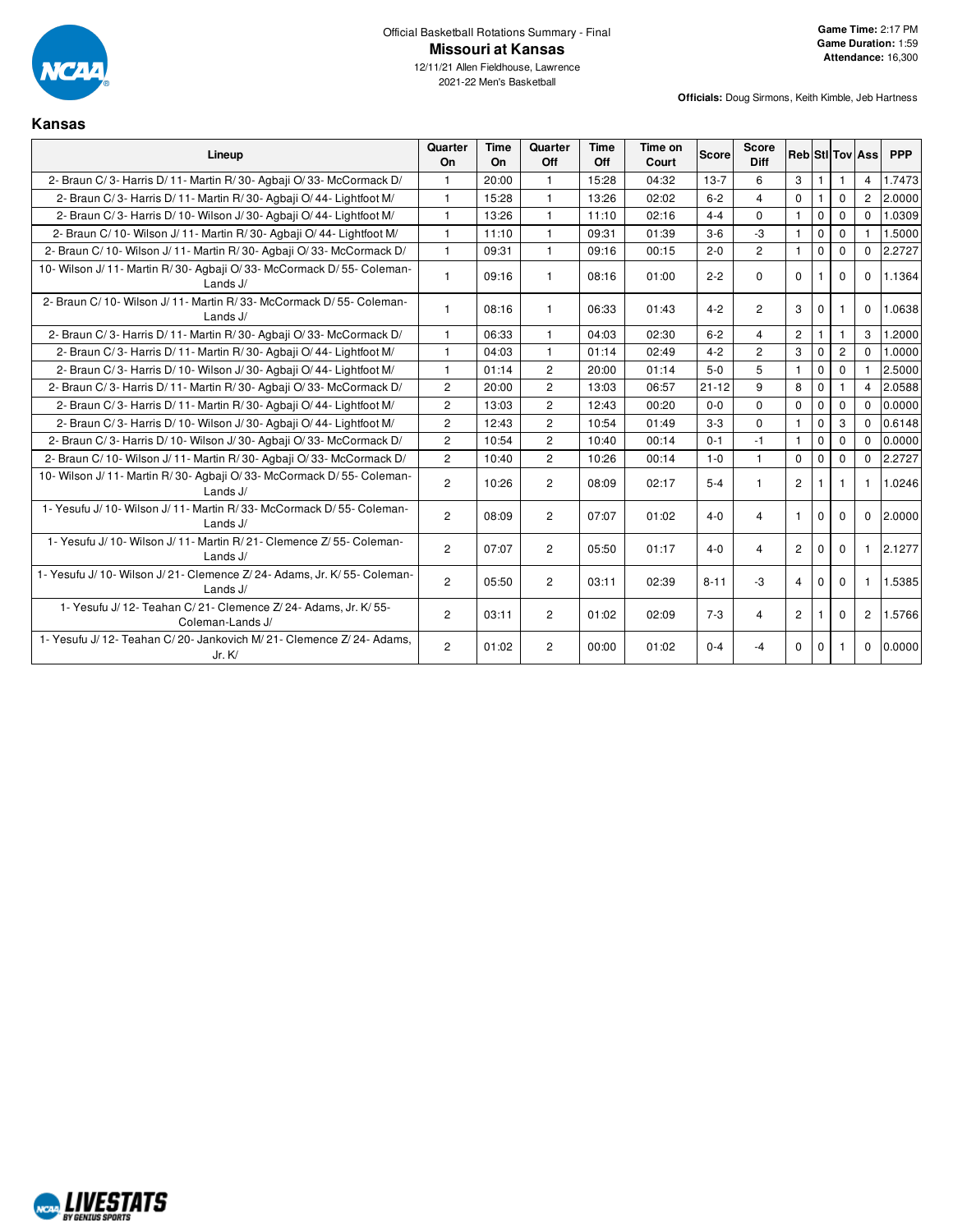

| <b>Missouri</b>                                                             |             |              |                   |         |                |                |                |                         |            |
|-----------------------------------------------------------------------------|-------------|--------------|-------------------|---------|----------------|----------------|----------------|-------------------------|------------|
| Lineup                                                                      | <b>Time</b> | <b>Score</b> | <b>Score Diff</b> | Pts/Min | Reb            | Stl            | Tov            | Ass                     | <b>PPP</b> |
| 0- Brookshire A/4- Pickett J/12- Gordon D/23- Brazile T/24- Brown K/        | 05:13       | $15-10$      | 5                 | 2.8754  | $\overline{4}$ | $\Omega$       | $\overline{2}$ | $\overline{4}$          | 1.6892     |
| 1- Davis A/4- Pickett J/12- Gordon D/24- Brown K/32- Wilmore J/             | 05:11       | $7 - 14$     | $-7$              | 1.3505  | $\overline{2}$ | $\mathbf{1}$   | 3              | 3                       | 0.7415     |
| 0- Brookshire A/2- Durugordon S/11- Keita Y/13- Brown K/23- Brazile T/      | 04:32       | $14 - 12$    | $\overline{2}$    | 3.0882  | 5              |                | $\overline{2}$ | 3                       | 1.3725     |
| 1- Davis A/4- Pickett J/12- Gordon D/21- DeGray III R/24- Brown K/          | 03:56       | $7 - 9$      | $-2$              | 1.7797  | $\overline{4}$ | $\mathbf{1}$   | $\mathbf{1}$   | $\overline{1}$          | 0.9722     |
| 1- Davis A/4- Pickett J/13- Brown K/21- DeGray III R/23- Brazile T/         | 02:29       | $0 - 7$      | $-7$              | 0.0000  | $\Omega$       | $\Omega$       | $\overline{2}$ | $\Omega$                | 0.0000     |
| 4- Pickett J/ 12- Gordon D/ 13- Brown K/ 21- DeGray III R/ 24- Brown K/     | 02:02       | $4 - 5$      | $-1$              | 1.9672  | $\overline{2}$ | $\mathbf 1$    | $\overline{2}$ | $\overline{\mathbf{1}}$ | 0.8000     |
| 1- Davis A/4- Pickett J/13- Brown K/23- Brazile T/24- Brown K/              | 02:01       | $0 - 7$      | $-7$              | 0.0000  | $\Omega$       | $\mathbf 0$    |                | $\Omega$                | 0.0000     |
| 1- Davis A/4- Pickett J/12- Gordon D/21- DeGray III R/23- Brazile T/        | 01:46       | $2 - 4$      | $-2$              | 1.1321  | $\overline{2}$ | $\mathbf 0$    | 0              | $\Omega$                | 1.0000     |
| 0- Brookshire A/4- Pickett J/12- Gordon D/21- DeGray III R/24- Brown K/     | 01:43       | $4 - 5$      | $-1$              | 2.3301  | $\mathbf{1}$   | $\mathbf 0$    | 1              | $\Omega$                | 1.3333     |
| 0- Brookshire A/ 1- Davis A/ 4- Pickett J/ 21- DeGray III R/ 32- Wilmore J/ | 01:40       | $2 - 4$      | $-2$              | 1.2000  | $\mathbf 0$    | $\mathbf{1}$   | 1              | -1                      | 0.6667     |
| 0- Brookshire A/ 1- Davis A/ 4- Pickett J/ 21- DeGray III R/ 23- Brazile T/ | 01:34       | $2 - 2$      | $\mathbf 0$       | 1.2766  |                | $\mathbf{1}$   | 0              | $\Omega$                | 1.0000     |
| 0- Brookshire A/ 1- Davis A/ 12- Gordon D/ 21- DeGray III R/ 24- Brown K/   | 01:19       | $2 - 3$      | $-1$              | 1.5190  | $\overline{c}$ | $\mathbf 0$    | $\overline{1}$ | $\Omega$                | 1.0000     |
| 0- Brookshire A/2- Durugordon S/4- Pickett J/11- Keita Y/23- Brazile T/     | 01:18       | $4 - 4$      | $\mathbf 0$       | 3.0769  | $\mathbf{1}$   | $\mathbf 0$    | 0              | $\mathbf{0}$            | 1.3889     |
| 1- Davis A/4- Pickett J/11- Keita Y/12- Gordon D/21- DeGray III R/          | 01:12       | $2 - 2$      | $\mathbf 0$       | 1.6667  | $\Omega$       | $\Omega$       | $\Omega$       | $\Omega$                | 1.0000     |
| 0- Brookshire A/ 1- Davis A/ 4- Pickett J/ 11- Keita Y/ 21- DeGray III R/   | 01:01       | $0 - 2$      | $-2$              | 0.0000  | $\mathbf{1}$   | $\overline{1}$ | $\Omega$       | $\Omega$                | 0.0000     |
| 0- Brookshire A/ 1- Davis A/ 4- Pickett J/ 21- DeGray III R/ 24- Brown K/   | 00:43       | $0 - 3$      | -3                | 0.0000  | $\Omega$       | $\mathbf 0$    | 1              | $\Omega$                | 0.0000     |
| 1- Davis A/ 12- Gordon D/ 13- Brown K/ 24- Brown K/ 32- Wilmore J/          | 00:32       | $0 - 3$      | $-3$              | 0.0000  | $\Omega$       | $\mathbf 0$    | 1              | $\mathbf{0}$            | 0.0000     |
| 1- Davis A/4- Pickett J/12- Gordon D/23- Brazile T/32- Wilmore J/           | 00:28       | $0 - 0$      | $\mathbf 0$       | 0.0000  | $\Omega$       | $\mathbf 0$    | 1              | $\Omega$                | 0.0000     |
| 0- Brookshire A/1- Davis A/4- Pickett J/23- Brazile T/24- Brown K/          | 00:18       | $0 - 0$      | $\mathbf 0$       | 0.0000  | $\Omega$       | $\mathbf 0$    | 0              | $\Omega$                | 0.0000     |
| 1- Davis A/ 12- Gordon D/ 13- Brown K/ 21- DeGray III R/ 24- Brown K/       | 00:17       | $0 - 0$      | $\mathbf 0$       | 0.0000  | $\Omega$       | $\mathbf 0$    | 0              | $\Omega$                | 0.0000     |
| 1- Davis A/4- Pickett J/12- Gordon D/21- DeGray III R/32- Wilmore J/        | 00:16       | $0-0$        | $\mathbf 0$       | 0.0000  | 1              | 0              | 1              | $\mathbf{0}$            | 0.0000     |
| 1- Davis A/4- Pickett J/12- Gordon D/23- Brazile T/24- Brown K/             | 00:15       | $0 - 2$      | $-2$              | 0.0000  | $\Omega$       | $\mathbf 0$    | $\Omega$       | $\Omega$                | 0.0000     |
| 0- Brookshire A/4- Pickett J/12- Gordon D/24- Brown K/32- Wilmore J/        | 00:14       | $0 - 2$      | $-2$              | 0.0000  | $\mathbf{0}$   | $\mathbf 0$    | 0              | $\Omega$                | 0.0000     |
| 1- Davis A/4- Pickett J/21- DeGray III R/23- Brazile T/32- Wilmore J/       | 00:00       | $0 - 2$      | $-2$              | NaN     | $\Omega$       | $\mathbf 0$    | 0              | $\Omega$                | 0.0000     |
| 4- Pickett J/ 13- Brown K/ 21- DeGray III R/ 23- Brazile T/ 24- Brown K/    | 00:00       | $0-0$        | $\mathbf 0$       | NaN     | $\Omega$       | $\mathbf 0$    | $\Omega$       | $\Omega$                | 0.0000     |